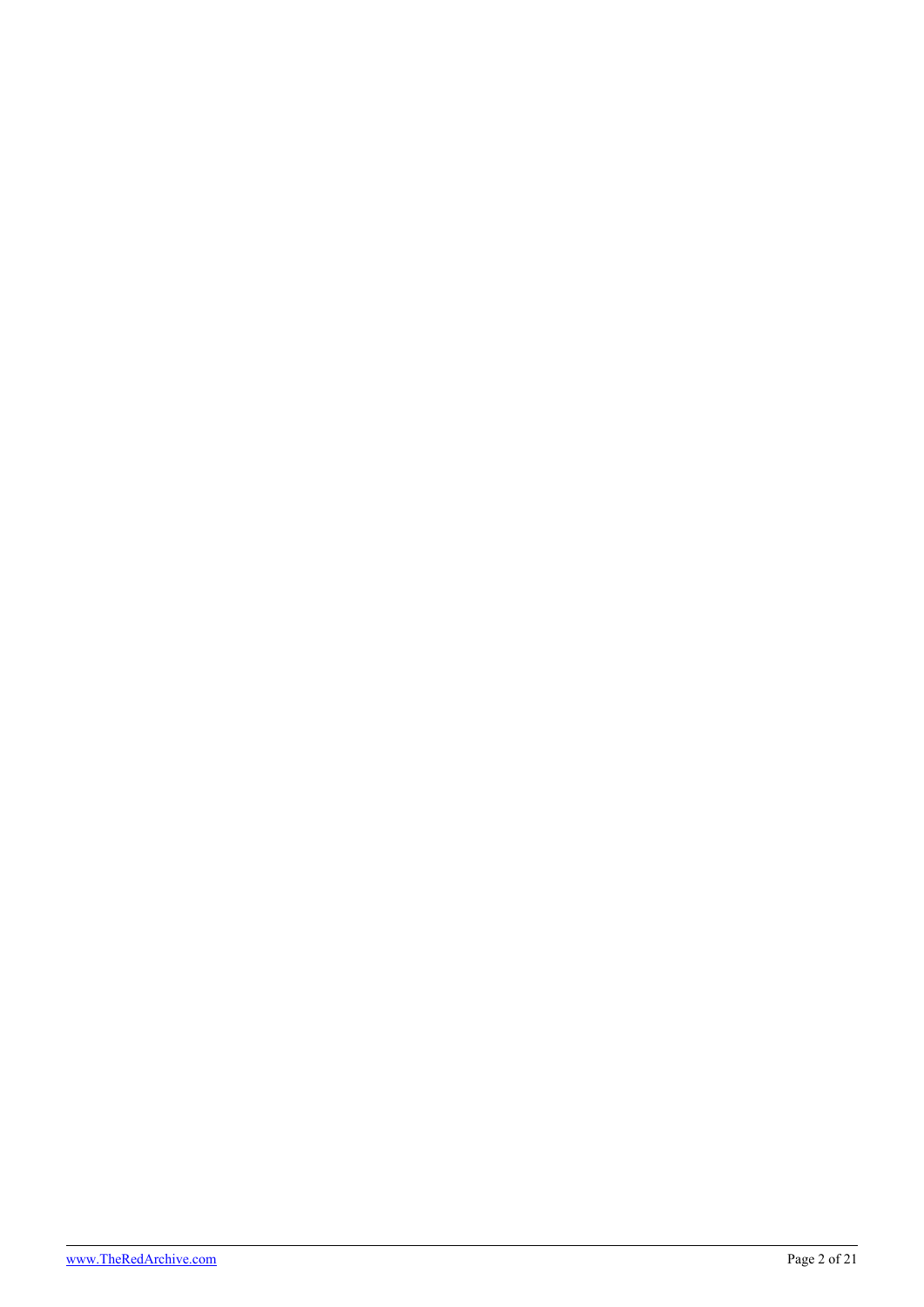# **Comments**

[KeffirLime](https://old.reddit.com/user/KeffirLime) • 519 points • 27 May, 2018 06:54 PM

Inevitably when you try to fix things, she will instinctively latch on to the idea that emotional behavior yields investment from you. You do not want this.

[patrice\\_plz\\_come\\_bac](https://old.reddit.com/user/patrice_plz_come_bac) • 82 points • 28 May, 2018 05:30 AM

Oh f never thougt about it that far

[Hyrkan](https://old.reddit.com/user/Hyrkan) • 24 points • 28 May, 2018 10:13 AM

That should be expanded in a separate thread.

[deleted] • 30 points • 28 May, 2018 12:43 PM Punish bad behavior, reward good behavior.

Operant Conditioning.

[dr\\_warlock](https://old.reddit.com/user/dr_warlock) • 13 points • 28 May, 2018 01:51 PM

It's perfect just the way it is.

[sadomasochrist](https://old.reddit.com/user/sadomasochrist) • 12 points • 28 May, 2018 04:47 PM\*

This was a classic example of a comfort test manifesting instead as a *need instead of a test.*

He gave her what she *needed* and men who *try to fix* what is happening here, make it worse, for *her and themselves.*

[comcain](https://old.reddit.com/user/comcain) • 4 points • 29 May, 2018 03:35 AM

Thank you for this. You just handed me the answer to a very vexing woman problem.

[deleted] • 3 points • 29 May, 2018 03:37 PM

The fact women just want to be heard out and not have their problems solved is almost cliche at this point

[PhaedrusHunt](https://old.reddit.com/user/PhaedrusHunt) • 8 points • 28 May, 2018 04:43 PM

Inevitably when you try to fix things, she will instinctively latch on to the idea that emotional behavior yields investment from you.

Good stuff. I'm six months into an LTR and for the first time, I lost frame a bit the other night. I won't go into details, but it was mostly alcohol related, and I realized I was giving away frame at the time, so managed to put the brakes on it pretty well.

The next day I had a good amount of time by myself and just got into the worst headspace, totally manstering. Here's the thing, I was *thinking* about actually having a discussion with her about what was bothering me. MAJOR no-no.

Instead, I retraced not only my own steps, but tried to think from her perspective about where she was coming from. The whole thing came clear to me, mind got still again. Frame regained.

But I think it only takes one or two BIG losses if frame to completely change the dynamic in a relationship, and it will be endless shit tests from there forward.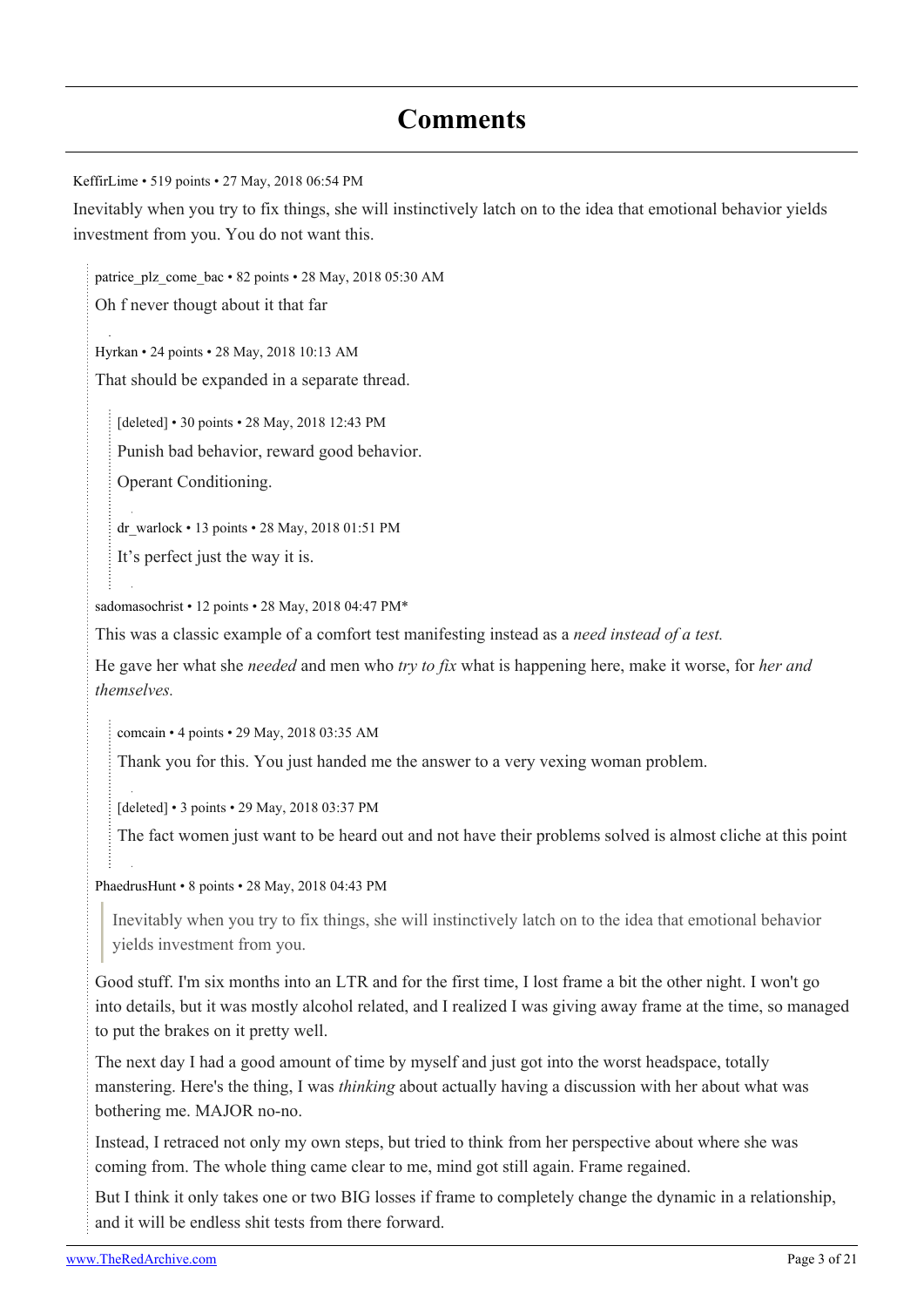Also, a quick note about what started the whole thing-- an offhanded but true comment. Here is her text in reply: You'll never value anything as much as your work. That easily translates to "us" being disposable and I see that's the way it is.

I'd told her something along those lines. This was her drunken state shit test. But later when she was sober, she realized it was my ambitious nature that is part of her attraction to me, and that if I were to change that nature to accommodate her, the attraction would fade.

Also she was ovulating, which means she wants to fight and fuck constantly so maybe I'm reading too much into it lol

[whatsthisgarg](https://old.reddit.com/user/whatsthisgarg) • 4 points • 28 May, 2018 08:06 PM

I was thinking about actually having a discussion with her about what was bothering me.

I was going through the one and only bad spot (and it wasn't even that bad) in my LTR a few years ago, the episode you describe happened a few times EXACTLY like this. I actually wrote a note to myself with your EXACT WORDS. The exact same words.

I had to learn it the hard way by making the mistake of actually talking to her, more than once. Sometimes it is better to learn the hard lessons that way, because it really sets it in stone.

Remember this thing you went through, it will happen again. The first time I refrained from talking about it, I was not happy about it. I really really wanted her to know; it took significant restraint. The second time was easier. After that, I would fucking laugh at myself for being so childish.

# [PhaedrusHunt](https://old.reddit.com/user/PhaedrusHunt) • 3 points • 28 May, 2018 08:11 PM

I really really wanted her to know; it took significant restraint. The second time was easier. After that, I would fucking laugh at myself for being so childish.

I actually wrote a note to myself with your EXACT WORDS. The exact same words.

Interesting that we're having this parallel thinking.

Re your first comment that I quoted, yeah haha. It's years of BP programming, via media mostly, that would have us want to talk to them about what's bothering us. That's female behavior. Men will actually take a woman's feelings into consideration. A woman just has to be trained, because the moment they start caring about your feelings you've already dropped a notch.

At the end of the day she's glad I put my work first.

[whatsthisgarg](https://old.reddit.com/user/whatsthisgarg) • 3 points • 28 May, 2018 08:43 PM

It's years of BP programming,

In my case it was just me being a dick and wanting her to feel bad! But talking won't do that, she'll just get defensive and deny she did anything wrong. The better way to make her reflect and change her bad behavior is just give her the stink eye and freeze her out. If she cares, she'll come around. Cf half my posts; and yes, you used the correct phrase: A woman just has to be trained

At the end of the day she's glad I put my work first.

This is massively generalizable. At the end of day she's glad I do everything *My Way.* First for the simple reason that My Way is the better way, because I have the good ideas about how my time and energy should be spent. But more deeply because women just naturally respect a man who doesn't bend to a woman's silly requests. Subconsciously, they know they are silly. You don't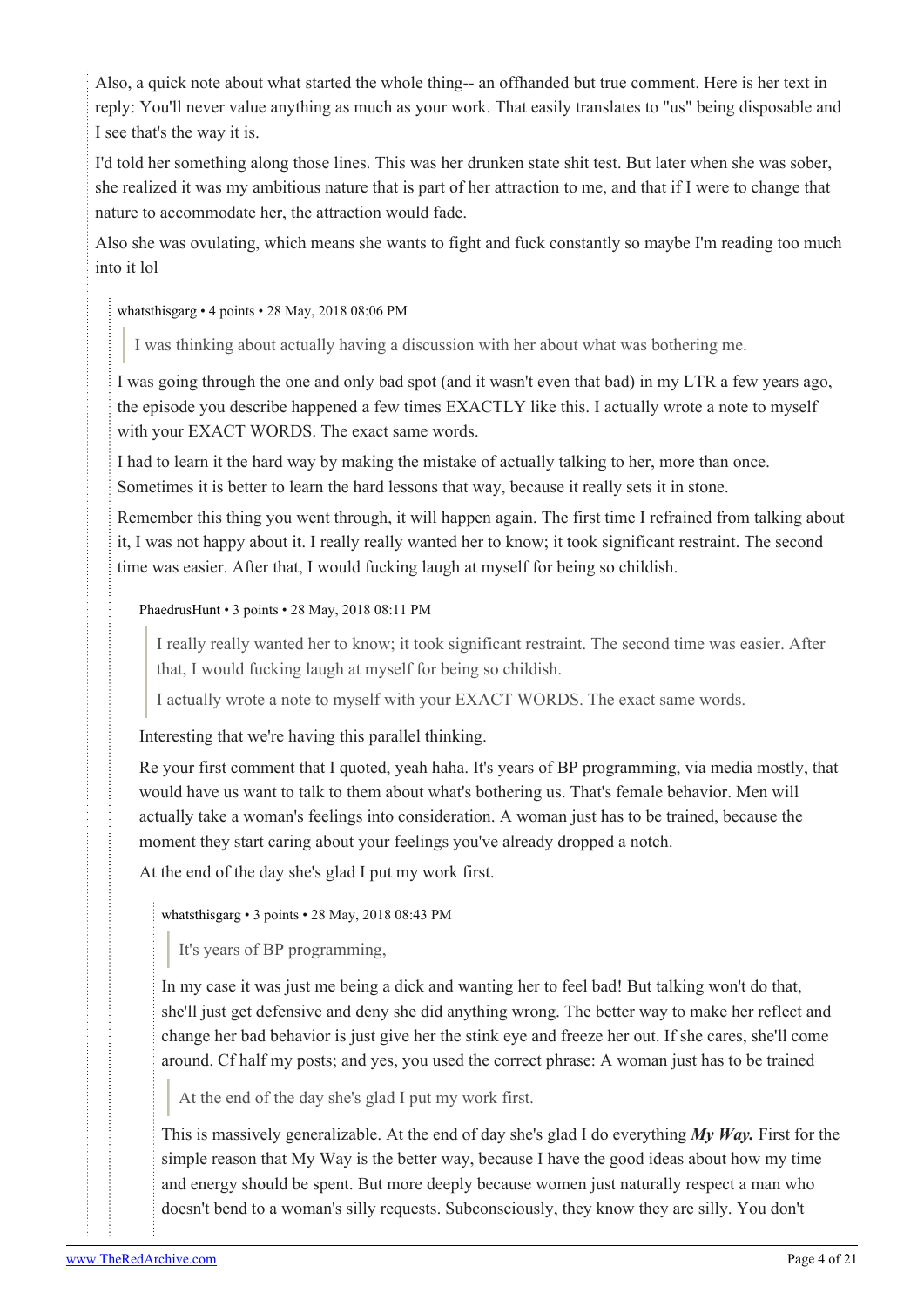need to point it out to them though.

[EpicLevelCheater](https://old.reddit.com/user/EpicLevelCheater)[\[M](https://theredarchive.com/r/TheRedPill/about/moderators)] • 20 points • 28 May, 2018 08:32 AM Pointing you per the request of an EC.

[party\\_next\\_door](https://old.reddit.com/user/party_next_door)  $\cdot$  2 points  $\cdot$  28 May, 2018 01:45 PM This is even more-so amplified in BPD individuals

[PID1\\_](https://old.reddit.com/user/PID1_) • 1 points • 27 May, 2018 10:00 PM **[recovered]** Keep it on a short leash, and only for valid outbreaks.

[TheReformist94](https://old.reddit.com/user/TheReformist94) • -2 points • 28 May, 2018 08:33 PM

Tell her to shut the fuck up and deal with it.cant stand people who cry especially girls as it's always manipulation

[UnstoppableMelody](https://old.reddit.com/user/UnstoppableMelody) • 148 points • 27 May, 2018 06:55 PM

Very enlightening, thank you.

"Standard travel rules apply."

I don't know what is reasonable so could you please elaborate?

[DullIntroduction](https://old.reddit.com/user/DullIntroduction) • 170 points • 27 May, 2018 07:59 PM

It's not his role to accompany her to the funeral, he's not family, they do not live together, and she'll have her family there to support her.

Yngwie is god • 51 points • 27 May, 2018 07:30 PM What does that phrase mean?

[offbeast](https://old.reddit.com/user/offbeast) • 72 points • 27 May, 2018 09:28 PM

It means that he has refused to give in to ridiculous requests in the past enough times to where she isnt upset or surprised that he isnt going to travel out of state with her. hence the "standard" part. boundaries have been drawn without much being negotiated, debated or spoken aloud, but they are nonetheless unwritten "rules".

[tinderoglu](https://old.reddit.com/user/tinderoglu) • 1 points • 27 May, 2018 11:51 PM **[recovered]**

It means she sits in economy while he gets his dick sucked by the air hostesses and tells war tales to the pilots in the cockpit.

[Whisper](https://old.reddit.com/user/Whisper)[\[S](https://theredarchive.com/r/TheRedPill/comments/8mjrkx/tears/)] • 25 points • 28 May, 2018 01:31 AM Don't worry, you got a laugh from her.

[Whisper\[](https://old.reddit.com/user/Whisper)[S\]](https://theredarchive.com/r/TheRedPill/comments/8mjrkx/tears/) comment score below threshold • -11 points • 28 May, 2018 03:00 AM

In addition to my normal expectations, when she has to travel without me (usually on business), she is to write an email to me every night describing the events of her day, to always carry a gun when she is outside (when she's with me, she doesn't always have to because I am carrying, so if she's going to wear something that doesn't really permit a holster, etc), and to keep me informed of any changes in her itinerary.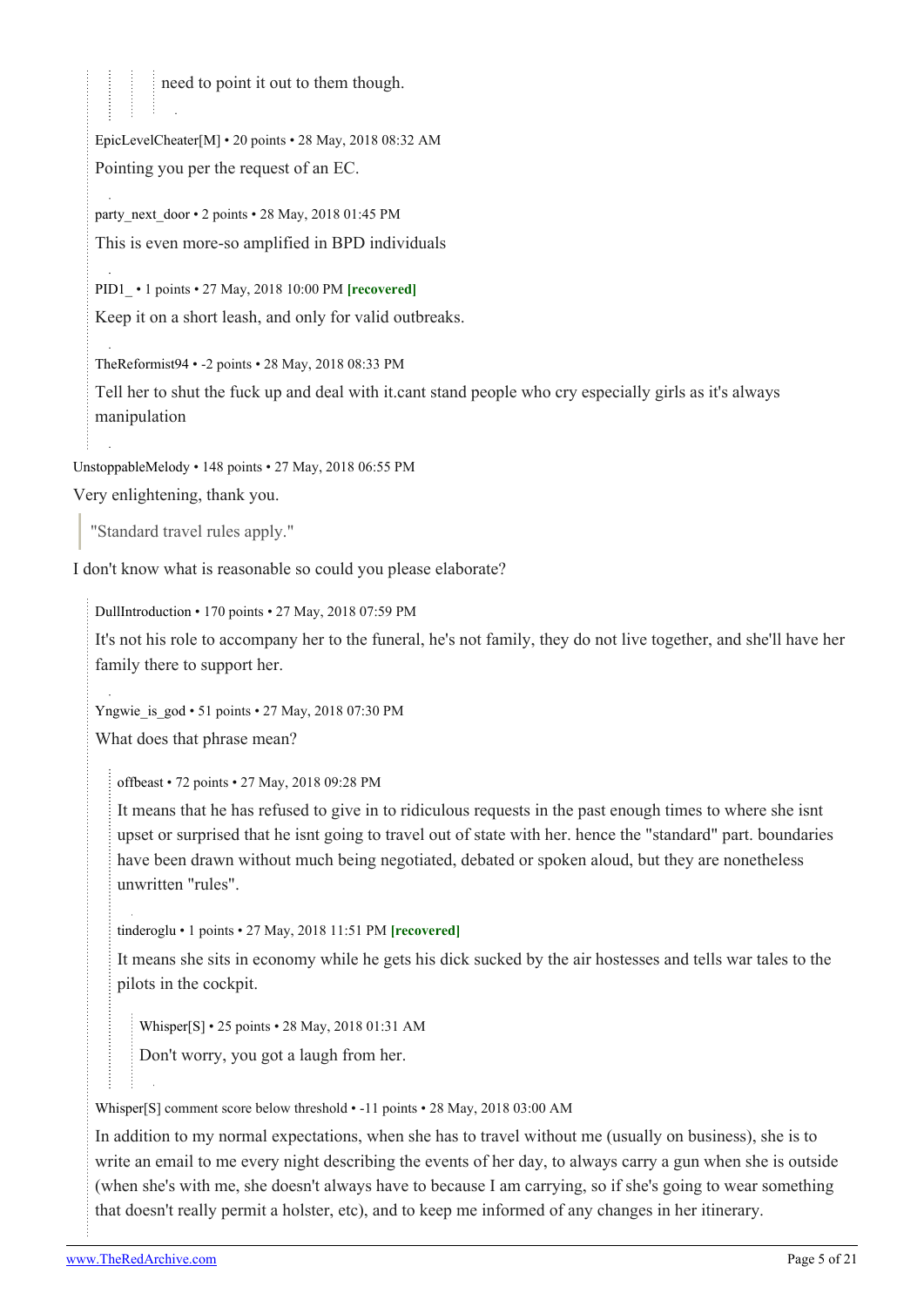These are just *my* rules, yours may obviously be different. The important thing is to have some rules.

[SemenMoustache](https://old.reddit.com/user/SemenMoustache) • 89 points • 28 May, 2018 09:42 AM

That whole email thing is a bit weird and insecure sounding. Literally the opposite of not giving a fuck

```
Whisper[S] • 6 points • 28 May, 2018 08:39 PM
Duh.
```
[Zech4riah](https://old.reddit.com/user/Zech4riah) • 17 points • 28 May, 2018 09:38 AM Mm, so are you in a relationship or is she your plate?

[ashleyshafer27](https://old.reddit.com/user/ashleyshafer27) • 62 points • 28 May, 2018 12:58 PM

You are a weird fuckin dude

[SJ0](https://old.reddit.com/user/SJ0) • 32 points • 28 May, 2018 01:48 PM Isn't it true for most of the "know it all" folks here?

[scissor\\_me\\_timbers00](https://old.reddit.com/user/scissor_me_timbers00) • 18 points • 29 May, 2018 07:24 AM

I love how he plays it as tho it's all just cool.

TRP makes me seriously question my sanity sometimes. I mean yeah it's loaded with good antidotes to modern bullshit. But it's such a wild west that you get some nutjobs in here unfiltered, and I don't always know what's up and what's down sometimes.

[ashleyshafer27](https://old.reddit.com/user/ashleyshafer27) • 10 points • 29 May, 2018 12:40 PM

Dude is more overbearing than a stage 5 clinger. Don't save her, she don't wanna be saved.

[PhaedrusHunt](https://old.reddit.com/user/PhaedrusHunt) • 23 points • 28 May, 2018 04:47 PM

Damn bro, a bit paranoid, what?

[UnstoppableMelody](https://old.reddit.com/user/UnstoppableMelody) • 2 points • 28 May, 2018 03:29 PM\*

Thank you for sharing. I'm still a little curious.

she is to write an email to me every night describing the events of her day

Gives the ability to step in when things go wrong so I admire the thoughtfulness in it. Not many here seem to recognize(maybe I'm wrong on that) the vulnerability one is on when losing a loved one.

Do you do this for yourself, for her or for the both of you?

[DrizzlyShrimp36](https://old.reddit.com/user/DrizzlyShrimp36) • 231 points • 27 May, 2018 11:06 PM

She asked your permission? To go to her aunt's funeral?

[Ch1pp](https://old.reddit.com/user/Ch1pp) • 214 points • 27 May, 2018 11:23 PM

Glad I'm not the only one who thought this was a bit OTT.

[DrizzlyShrimp36](https://old.reddit.com/user/DrizzlyShrimp36) • 1 points • 27 May, 2018 11:25 PM **[recovered]**

A lot of the material I see on this sub is absolutely great and very consistent with everything I have ever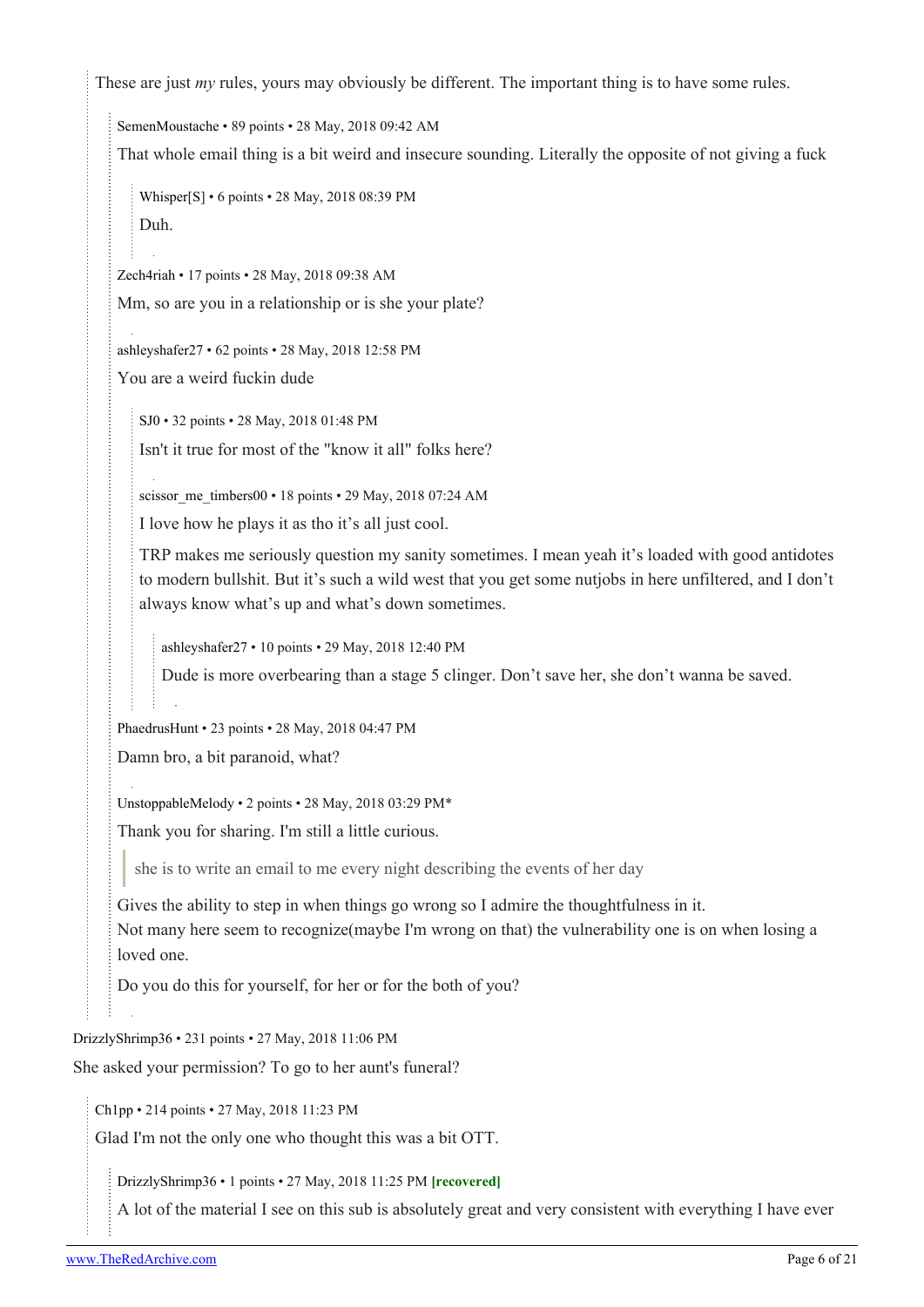observed in my day to day life. But some dudes just completely dehumanize women and I feel like that's why TRP has such a bad rep

[deleted] • 8 points • 28 May, 2018 02:06 AM She is a sub

[LibertyIsNotFree](https://old.reddit.com/user/LibertyIsNotFree) • 15 points • 28 May, 2018 12:28 AM

TPE. Only relationship worth having.

[Whisper](https://old.reddit.com/user/Whisper)[\[S](https://theredarchive.com/r/TheRedPill/comments/8mjrkx/tears/)] • 55 points • 28 May, 2018 03:07 AM

We don't crave a good "rep".

We crave the power to help other, younger, less experienced men get what they want from life and be happy.

What you haven't come to believe, yet, is that *women love being pets*. They do *not* love having that fact pointed out by a stranger, or to a stranger, but if their man treats them like a pet, they love it.

Learn how to do this, and they will love you for it.

[FlamingAmmosexual](https://old.reddit.com/user/FlamingAmmosexual) • 76 points • 28 May, 2018 03:55 AM

This scratches the surface of something I think a lot of people know deep down but nobody dares mention. A lot of guys just can't accept it.

There's a reason the 50 Shades series sold over 100 million copies even though it has #MeToo scenes all throughout it. There's a reason upwards of 70% of all women secretly have rape fantasies. There's a reason a lot of guys first come here because they don't understand why they, the nice guy, get passed over for the abusive asshole.

Women secretly want to be controlled, dominated, and to a certain extent treated as an object of desire. They just don't admit it because of how it makes them look to society.

[scissor\\_me\\_timbers00](https://old.reddit.com/user/scissor_me_timbers00) • 3 points • 29 May, 2018 07:30 AM

to a certain extent treated as an object of desire

It's not just "to a certain extent". It's part of the absolute core of what turns them on.

[SKRedPill](https://old.reddit.com/user/SKRedPill) • 7 points • 28 May, 2018 01:39 PM

You know, I think the very nature of female sexuality itself explains why females say one thing on the surface and do another, have stuff like ASD, hide their sexuality, pretend to not want sex, etc.etc.

It's one thing that their sexuality is reactive (unlike men's) and needs to be turned on and escalated , but if they didn't put up those facades, they'd have no power in sexual selection and would be vulnerable to unattractive men.

The whole sex shaming and cover up culture is a feminine invention - and it's a shit test.

the shape • 3 points • 28 May, 2018 03:47 PM

The whole sex shaming and cover up culture is a feminine invention - and it's a shit test.

And so is [sex-positive feminism,](https://en.wikipedia.org/wiki/Sex-positive_feminism) also a shit test.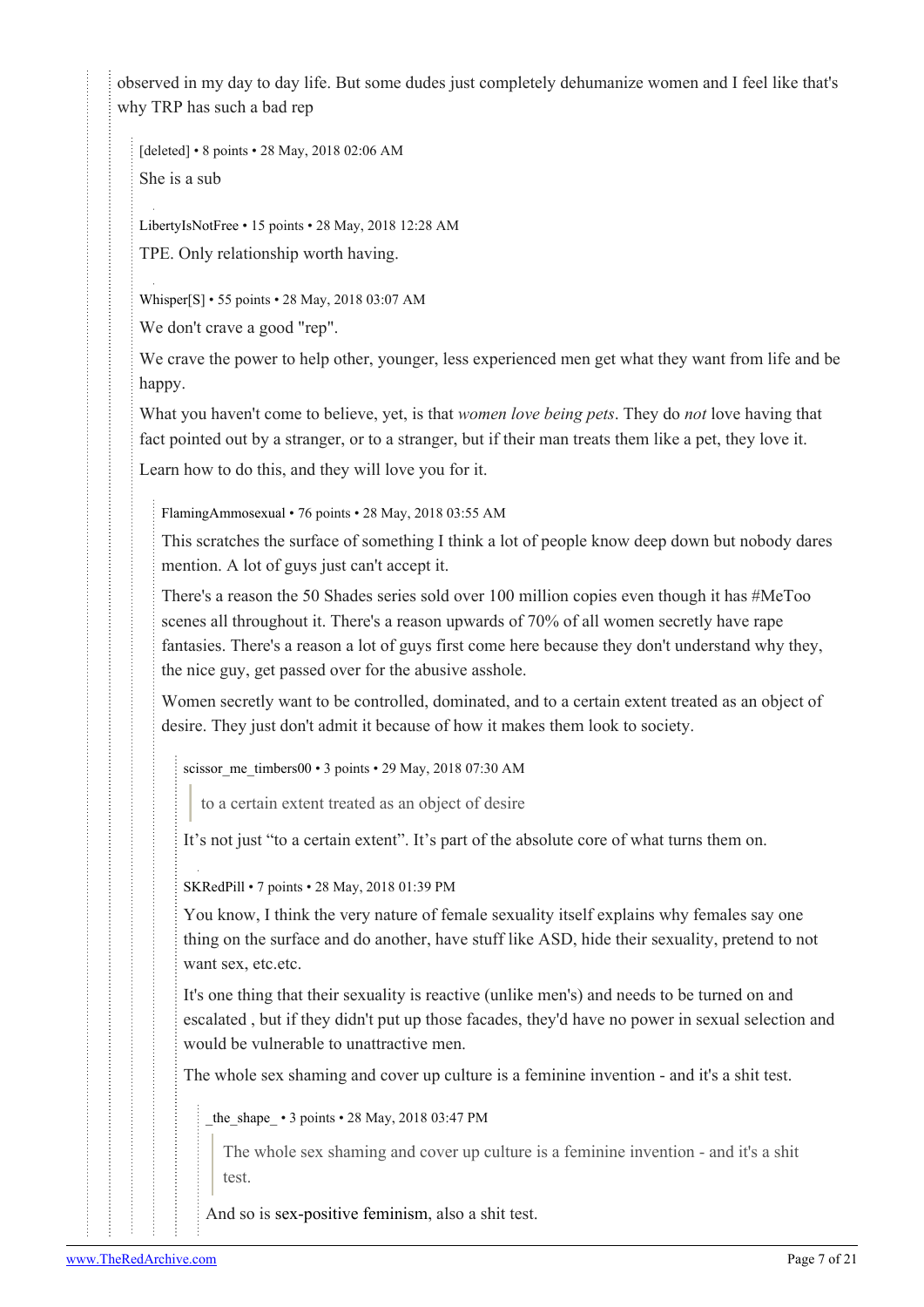[SKRedPill](https://old.reddit.com/user/SKRedPill) • 5 points • 28 May, 2018 04:06 PM

That's basically NAWALT on steroids. All women always present themselves as NAWALT - it's their way of competition. But that just proves AWALT to any trained eye.

Women put so much crab mentality pressure on themselves it's frankly ridiculous how they blame patriarchy for it - in a way this blaming the outside world that IS mild BPD, but you can't have a female without a certain amount of it either. A woman always thinks that the world is acting on her (similar to her sexual principle).

We know very well that unrestricted sexual freedom is the beginning of the end for a civilization. Not that sexual toxic shame is healthy by any means. Sex positive feminism is a shit test at the other end.

Femininity leans to the water principle in taoism and yoga, they fluctuate left and right, up and down. If masculinity doesn't set boundaries to it, first it results in an identity crisis, and then it becomes BPD. Masculinity leans toward earth.

[A\\_yoshi\\_Egg](https://old.reddit.com/user/A_yoshi_Egg) • 14 points • 28 May, 2018 07:31 AM

Why the fuck are people downvoting you? Every girl ive ever had loves being teased like that.

[deleted] • 7 points • 28 May, 2018 11:56 AM

There was a recent blooper brigade here, there's often a few days of clingers hanging on and shitting up the place after such an event that are triggered when red truth collides with their programming.

Pay no attention to the votes... every asshole gets one.

[O---](https://old.reddit.com/user/O---) • 5 points • 28 May, 2018 06:41 AM

What you haven't come to believe, yet, is that *women love being pets*.

There's a thing called nuance though. Let me guess, when they cry emotional abuse, it's just a shit test, right?

[BaelorsBalls](https://old.reddit.com/user/BaelorsBalls) • -4 points • 28 May, 2018 05:16 AM

Shit I would love whoever treated me as a pet. I'm dude. Human animal instinct. Has nothing to do with woman v man

[moonlandings](https://old.reddit.com/user/moonlandings) • 14 points • 28 May, 2018 05:52 AM

You should seek counseling.

[BaelorsBalls](https://old.reddit.com/user/BaelorsBalls) • -4 points • 28 May, 2018 06:37 AM

WhAt y'all never had someone care for you psychos? Figures

[scissor\\_me\\_timbers00](https://old.reddit.com/user/scissor_me_timbers00) • 1 point • 29 May, 2018 07:34 AM

Says the cuck who wears a choker collar to appease his woman in exchange for once per quarter handjobs.

[BaelorsBalls](https://old.reddit.com/user/BaelorsBalls) • 2 points • 29 May, 2018 04:07 PM

Hahaha you should try it! Says the cuck who come to reddit for advice on how to be a man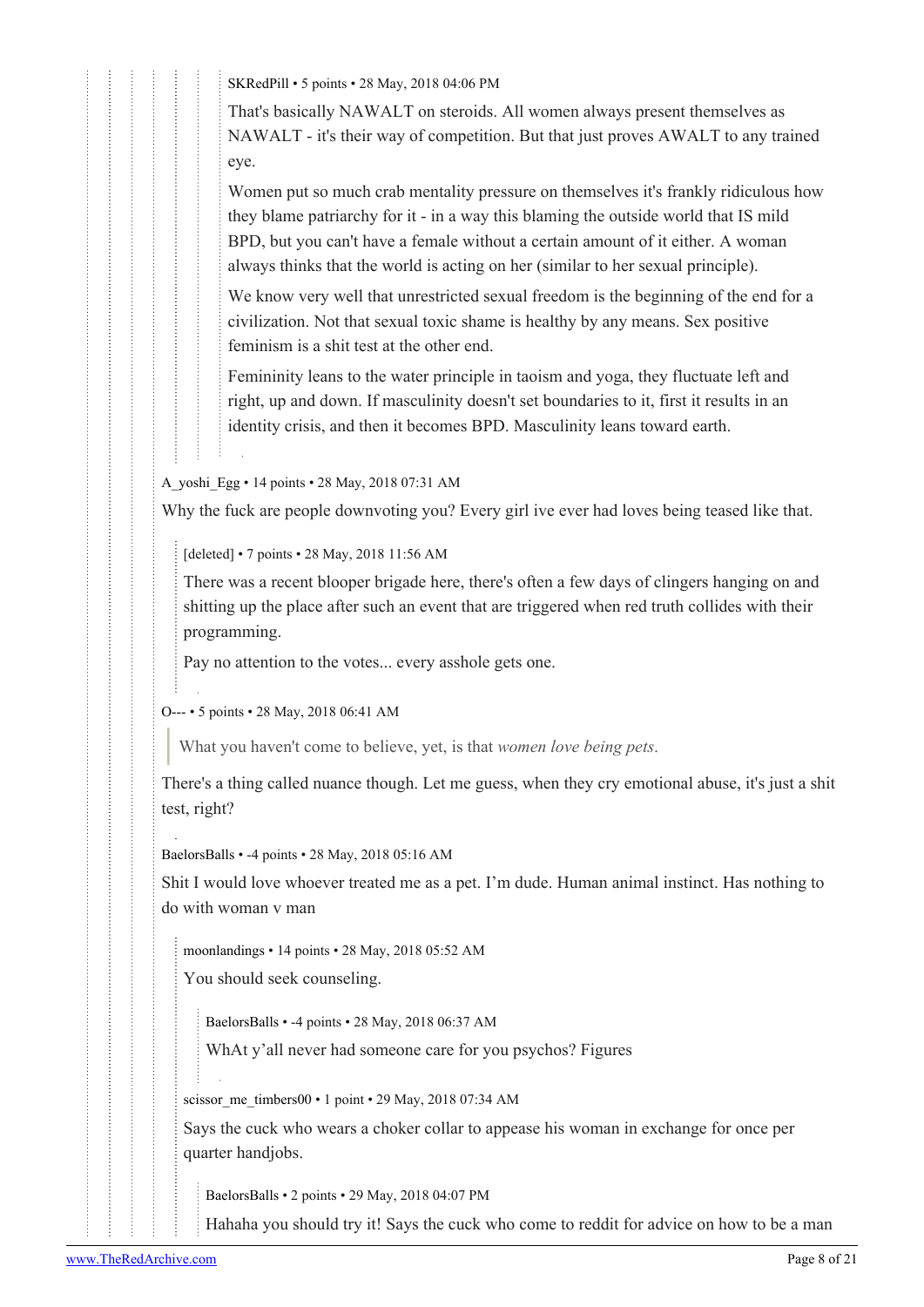XD TRP way too serious This is fun

[look\\_good](https://old.reddit.com/user/look_good) • 1 point • 29 May, 2018 04:04 PM

LOL. that's undeniably a bitch trait, w.e. it is what it is, live ur own life

[BaelorsBalls](https://old.reddit.com/user/BaelorsBalls) • 1 point • 29 May, 2018 04:26 PM

Hahaha finally someone who finds this funny There are some crazy ass people on this sub

[look\\_good](https://old.reddit.com/user/look_good) • 1 point • 29 May, 2018 10:30 PM

trp might have saved my life if we're being completely honest  $\Box \Diamond \Box$ 

[Ganaria\\_Gentec](https://old.reddit.com/user/Ganaria_Gente)omment score below threshold • -8 points • 27 May, 2018 11:47 PM

Your being Capt save a ho here, but in fact, these sub women actually want this. They want men to make these decisions, just like they want men to be rocks in their lives

[DrizzlyShrimp36](https://old.reddit.com/user/DrizzlyShrimp36) • 1 points • 28 May, 2018 12:33 AM **[recovered]**

I know that women want to be "dominated", but it does not mean they want every aspect of their lives being controlled. I cannot see myself needing to give my girl permission to go to her aunts funeral. Also, I don't see how you can have a happy, fulfilling relationship with a girl if you don't challenge each other a little.

[EminemLovesGrapes](https://old.reddit.com/user/EminemLovesGrapes) • 1 points • 28 May, 2018 12:56 AM **[recovered]**

I don't think this guy actually has a relationship.

I think this is just one of his plates. Challenging is worth it in an LTR a bit yes. But in a FWB nah.

[DrizzlyShrimp36](https://old.reddit.com/user/DrizzlyShrimp36) • 1 points • 28 May, 2018 01:22 AM **[recovered]**

Ahhhhh right, I didn't pick up on that. In that case I would agree, although I don't see why a FWB would ask permission to go anywhere lol

[LiveAFTSOV](https://old.reddit.com/user/LiveAFTSOV) • 5 points • 28 May, 2018 02:00 AM

Because he is the alpha male of her life and clearly they're more intimate then meeting up and f\*\*\*\*\*\*

[look\\_good](https://old.reddit.com/user/look_good) • 1 point • 28 May, 2018 01:21 AM

the internet can't see past the literal. the boys downvoting you makes me smile. competition is weak. god we live in a soft world

[EpicLevelCheater](https://old.reddit.com/user/EpicLevelCheater)[[M\]](https://theredarchive.com/r/TheRedPill/about/moderators) • -16 points • 28 May, 2018 07:44 AM

But some dudes just completely dehumanize women and I feel like that's why TRP has such a bad rep

We do not care about our "rep," newb. You do not know the nature of OP's relationship with his woman, so you are not in a position to judge it or him based on one comment.

You are now temp-banned for concern trolling. Do it again and your ban becomes permanent.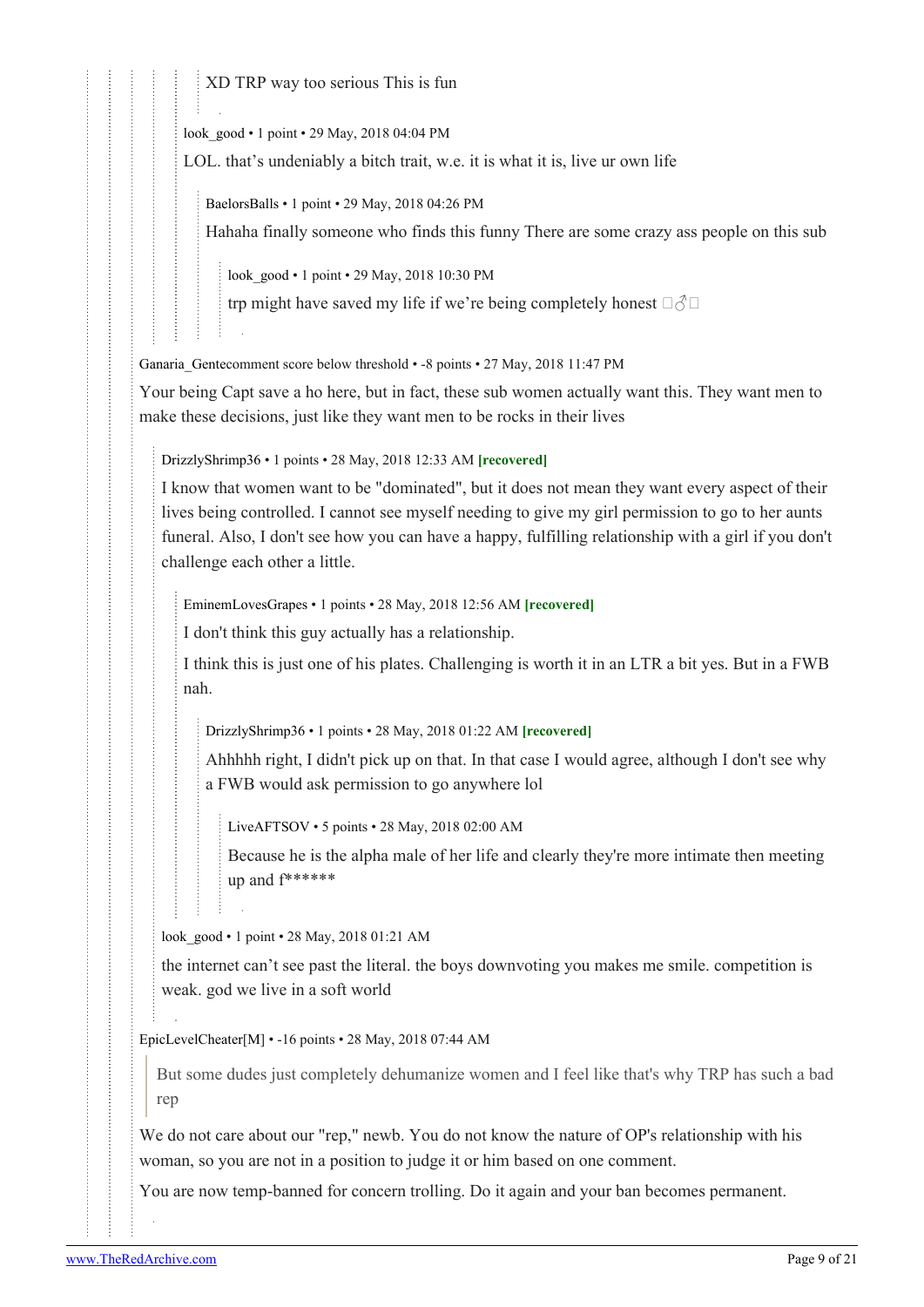[Buchloec](https://old.reddit.com/user/Buchloe)omment score below threshold • -6 points • 28 May, 2018 01:32 AM\*

Moralizing/ concern trolling. Perhaps you'd like people to police their tone so as not to offend? That is the opposite of the purpose of this sub.

[TheGameJerk](https://old.reddit.com/user/TheGameJerk) • -1 points • 28 May, 2018 02:31 PM

This entire post is fabricated.

[Chaddeus\\_Rexc](https://old.reddit.com/user/Chaddeus_Rex)omment score below threshold • -21 points • 28 May, 2018 05:21 AM

I dunno why you're getting upvoted.

The whole point of her asking permission is that she is subservient to him, in a position she wants to be.

As for the "dehumanizing" aspect - it implies men and women are equal. They are not. What is humiliating (dehumanizing) for a man, is not humiliating for a woman - woman like to be spit on, slapped, pissed on and shat on. They respect the man that does that.

Finally, fuck you and your "bad rep". Who the fuck cares? We dont want overly sensitive normies here anyway. You don't understand TRP if you are worried about "bad rep". TRP in a way, is a metaphor for the masculine - it polarizes just like the masculine - some will love ot and others will hate it. Just like a man must be.

#### [aussydog](https://old.reddit.com/user/aussydog) • 42 points • 27 May, 2018 11:40 PM

She's asking permission because it gives her sollace and purpose. Subs actually actively seek this out and desire it deeply. It may not look normal to you but for a D/s relationship this is ...soothing to her.

It goes against your natural instincts from what you've been taught growing up but it's not as bad as you think it is.

#### [187oddfuture](https://old.reddit.com/user/187oddfuture) • 35 points • 28 May, 2018 12:45 AM

It doesn't go against your natural instincts, it goes against your feminized social conditioning. Your deep, natural, masculine instincts are to be dominant with your woman/women.

[dr\\_warlock](https://old.reddit.com/user/dr_warlock) • 7 points • 28 May, 2018 02:02 PM\*

My sub girl theory:

The concept of gods — abstract, almighty immortals that create structure and purpose, allows people to indulge their follower instincts without that being a person in their everyday vicinity (ego). A middle man like catholic clergy, reverends, or witch doctors act as the messenger on *behalf* of the immortals. All a sub girl is doing is materializng the abstraction and cutting out the middleman by deifying a mortal in a sense. Doesnt seem so weird when you put it that way, considering the vast majority of humans of every era of history were religious.

#### [aussydog](https://old.reddit.com/user/aussydog) • 1 point • 28 May, 2018 08:29 PM

No need to go into metaphysical depths for the mind of a sub. The reason for their submission isn't important. Their internal reasoning is quite wide and varied.

I've got one sub that enjoys submission because it allows her to turn her brain off and just react. And I've got another sub that specifically gets off on the feeling of complete powerlessness and being "owned" by her master.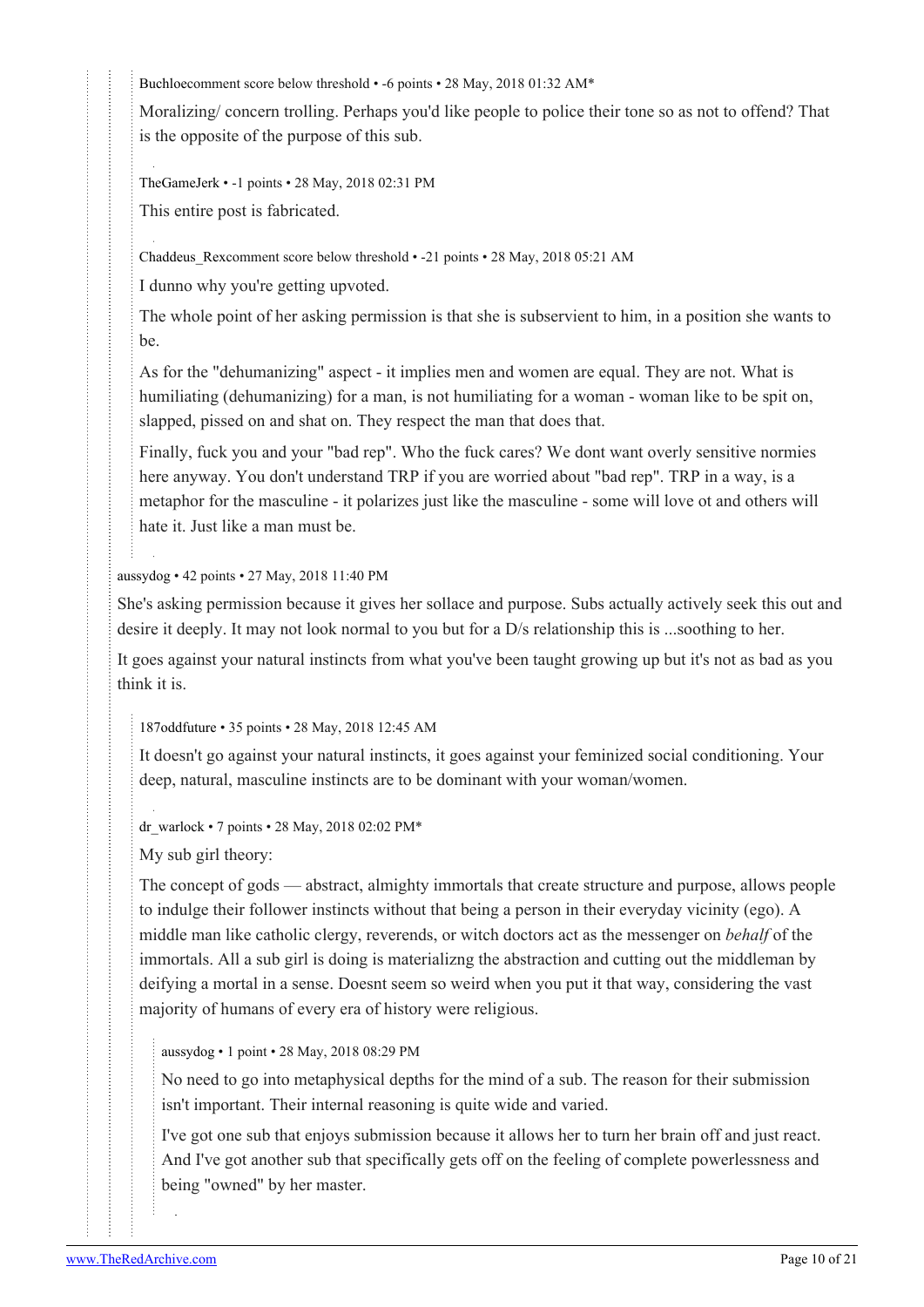[Ch1pp](https://old.reddit.com/user/Ch1pp) • 14 points • 28 May, 2018 05:38 AM

I just can't imagine spending so much time dealing with giving her permission to do every little thing. I'd rather be getting on with my own life than giving her permission to buy a scarf when it's cold or whatever.

[aussydog](https://old.reddit.com/user/aussydog) • 3 points • 28 May, 2018 08:20 PM

Depends on the D/s relationship and the type of purposeful restrictions and rules that have been put in place. Personally any D/s relationship I've been in has purely been in the bedroom and revolves solely around sex. But others expand it into an entire lifestyle in and outside the bedroom. To each their own.

Something like asking for permission to purchase a scarf may have evolved out of a need from the sub to get control of her finances. She's outsourcing that purchase power to her Dom as a sign both of her respect for him and another indication of her submission to his will.

I doubt OP is required to give permission for every little purchase she needs but more likely just specific area such as simple superfluous things like shoes or accessories.

This is just my guesswork on the matter. OP could go into the ins and outs of you really want to know.

[Ch1pp](https://old.reddit.com/user/Ch1pp) • 3 points • 28 May, 2018 09:29 PM

I get that and if she asks permission to go shopping, or to see friends, or to orgasm then fine but asking permission to go to your Aunt's funeral?? If my nan died I'm going to help out my family and fuck anyone who says otherwise. The idea of someone (like a boss) telling me no and that I might obey them seems disgusting on an instinctual level. I know women think differently but that level of obedience still makes my skin crawl.

Guardian of Justice • 12 points • 28 May, 2018 02:20 AM Smells like bullshit a little.

Guardian of Justice • -3 points • 28 May, 2018 02:20 AM Smells like bullshit a little.

[dukeluce](https://old.reddit.com/user/dukeluce) • 2 points • 28 May, 2018 04:19 PM

You should read the email and gun thing then

[dr\\_warlock](https://old.reddit.com/user/dr_warlock) • 88 points • 27 May, 2018 08:46 PM

A part of frame is preventing emotional induction. Do not absorb a woman's feelings, positive or negative. Her emotion should not be the cause of yours. Emotions and instincts are the cause of all decisions and perception. If you give her that power, she will have control over you. That goes for everyone, male or female.

[Zech4riah](https://old.reddit.com/user/Zech4riah) • 5 points • 28 May, 2018 09:43 AM

Feminine positive energy around me makes me feel good and masculine. I see now reason why I should suppress these feelings. Actually this leads to positive feedback cycle. I feel and act more masculine -> girl gets the man she wants -> she gets happier which results more feminine energy which I like.

If she start acting bitchy, I draw my presence and attention to reinforce only positive behaviour.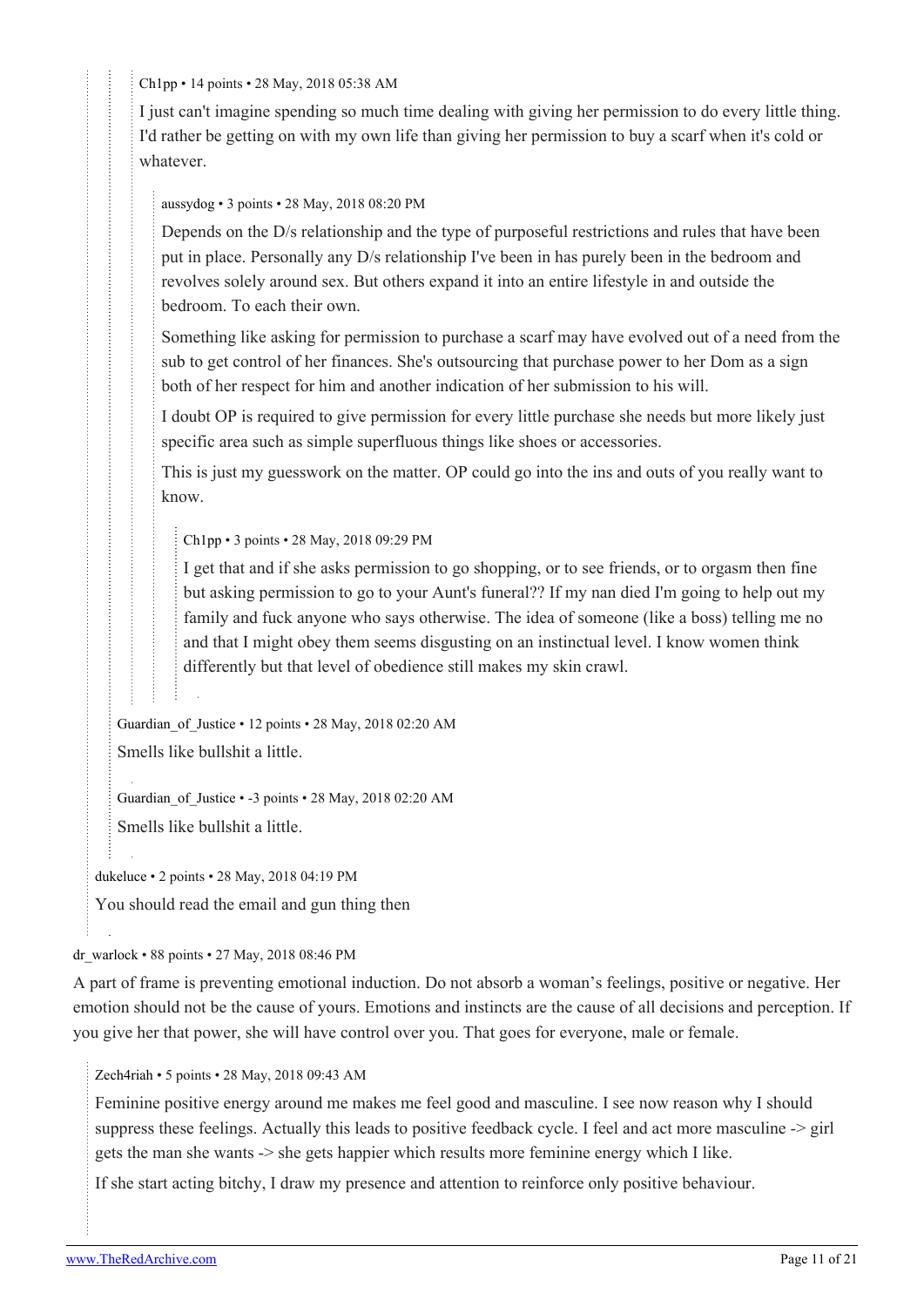[dr\\_warlock](https://old.reddit.com/user/dr_warlock) • 8 points • 28 May, 2018 01:45 PM

Ever seen a desperate guy or an orbiter around a girl he has no chance with? One he's just glad to speak to regardless of her behavior? He looks to her to see how he should feel. When shes laughing, he's giggidy. When she's sad, he feels down. When she gets 'irritated' at him for not doing what she wants, he feels insecure. When she's angry at a 3rd party, he will share that emotion also.

Those happy emotions are because she's getting exchange-free attention by said orbiter, or from another guy she's communicating with or talking about to a friend over the phone that the orbiter doesn't see. Those sad emotions are caused by things that don't matter, by other men that she's interested in, or are fake to summon the orbiter for attention.

This is what a lot of men can't do: discriminate based on context and how it all relates to them.He can't tell the difference between pseudo signs of interest, manipulation, or the genuine. He's not his own reference point.

[Zech4riah](https://old.reddit.com/user/Zech4riah) • 1 point • 28 May, 2018 02:15 PM

Check, didn't understand that your original post was directed more to orbiters/blue pilled guys.

[dr\\_warlock](https://old.reddit.com/user/dr_warlock) • 2 points • 28 May, 2018 02:40 PM\*

I used that as an obvious example to illustrate my point. But it often comes more subtly, and isnt packaged as 'evil' like OPs situation. How you handle these subtleties is what seperates the proficient from the advanced. There's a term for that phenomenon in business but forgot it.

[Winterwolf98](https://old.reddit.com/user/Winterwolf98) • 61 points • 27 May, 2018 07:01 PM

Brilliant control and she seems like a well trained sub. That's the dream.

[Taipanshimshon](https://old.reddit.com/user/Taipanshimshon) • 36 points • 27 May, 2018 08:11 PM

Basic rules for female emotion - be their oak. Provide a secure anchor for their feeling. Provide a fulcrum for them to rest on and regain their sense of stability. It's not that her aunt or Mom died. ( it is in this case obviously ) it's that her sense of the stability of her world was shattered.

You get to decide what she needs. Comfort in the sense of stability. If she needs you to do something she may ask or you may eventually offer. " can you please book a flight for me... I can't adult right now "

This also applies to "what should I wear"

Regaining her sense of stability is why she came to OP and this is a very positive and useful provider trait.

[cBIGONE](https://old.reddit.com/user/cBIGONE) • 21 points • 28 May, 2018 02:28 AM

I think this can be summed up into a very simply rule. "Women don't want solutions, they just wants a rock who will listen and be strong"

[yeahmaybe2](https://old.reddit.com/user/yeahmaybe2) • 8 points • 28 May, 2018 03:02 AM

[https://www.youtube.com/watch?v=5O11\\_Ma20Rk](https://www.youtube.com/watch?v=5O11_Ma20Rk)

[DrHolz](https://old.reddit.com/user/DrHolz) • 3 points • 28 May, 2018 06:06 AM

Thanks for suggesting this video it's hilarious and true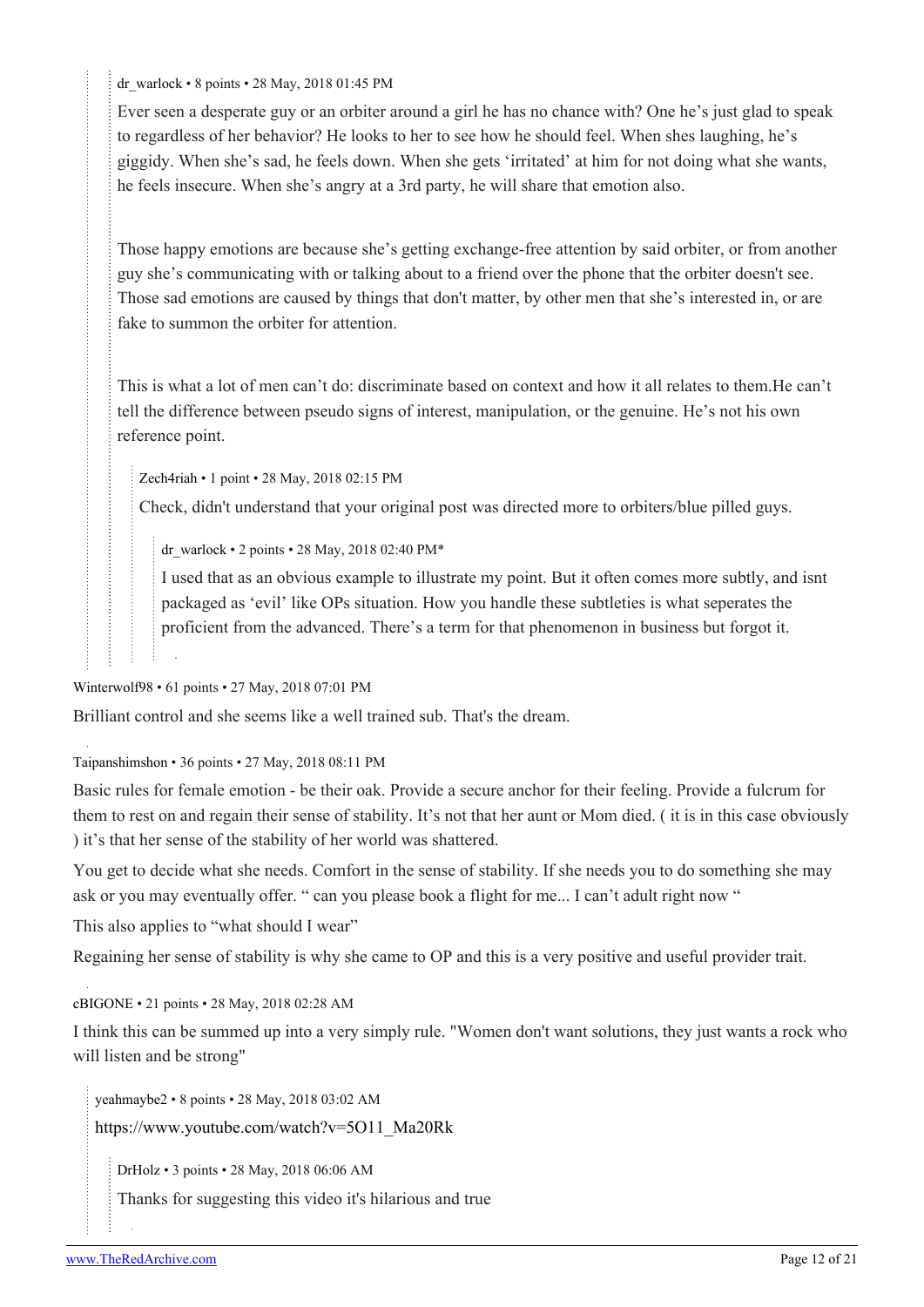[gtjohn84](https://old.reddit.com/user/gtjohn84) • 32 points • 27 May, 2018 08:13 PM

I'm 14 years into a woman with 2 of our kids....hold em, never break frame. They feel safe and you maintain position. This is a perfect example of maintaining frame. I wish I had the same level of control when my 14 yr old daughter is crying

[Whisper\[](https://old.reddit.com/user/Whisper)[S\]](https://theredarchive.com/r/TheRedPill/comments/8mjrkx/tears/) • 103 points • 27 May, 2018 08:24 PM

The trick is to replace your definition of "okay", and your definition of your responsibilities.

Right now, when your daughter cries, you feel like you have a **responsibility** to do something because she is **not okay**.

Except you don't, and she *is* okay. Because nothing is fundamentally wrong. She's gonna be fine. She's just having some feelings. This is part of a the package deal that is life as a woman. They cry at sentimental commercials, for fuck's sake.

You are not supposed to make your daughter *feel better*. You are supposed to feed, clothe, shelter, and teach her. You don't *do* anything about her crying any more than you would *do* something about her sneezing.

She runs into her room and slams the door, you let her. You go on with your day.

She hugs you and sobs on your shoulder, you let her. You tease her a bit about getting your shirt all wet.

It's no big deal. So make it no big deal.

[gtjohn84](https://old.reddit.com/user/gtjohn84) • -4 points • 27 May, 2018 10:04 PM\*

I'm really fortunate that my eldest (14F) is learned to an extent of [r/theredpill](https://theredarchive.com/r/theredpill) so she knows how to accept certain things (as in male frame)...but...as a redpill Dad, I've had to explain the PUA basics and the difference between an Alpha and a Beta clown who knows lines....it's fucking hard work

[ex\\_addict\\_bro](https://old.reddit.com/user/ex_addict_bro) • 24 points • 28 May, 2018 12:57 PM

Talking with your own daughter about the fight club?

Huff Post article "The day I found out my dad is a misogynist connected to an internet hate group" coming in 3... 2..

[Zech4riah](https://old.reddit.com/user/Zech4riah) • 8 points • 28 May, 2018 03:54 PM

Why would you explain her the PUA basics...?

She is a woman, she naturally distincts the betas from alphas. Additionally even tho she knew every PUA secret - a good PUA will still pull and fuck her because women can't control their feelings. That's why for example soft nexts work even though woman knows what's going on.

[dr\\_warlock](https://old.reddit.com/user/dr_warlock) • 5 points • 28 May, 2018 02:08 PM

No, just no. Stop that.

[TheGameJerk](https://old.reddit.com/user/TheGameJerk) • 1 points • 28 May, 2018 02:30 PM **[recovered]**

This post is the embodiment of a 16 year old writing fanfic about themselves being cool. It is every single aspect of TRP applied in the wrong way that only an edgy teenager could muster up inside their head. Congrats on fooling this sub, I guess it's really gone to shit, eh?

"Standard travel rules apply"

Literally middle school tier fanfic. No woman who is worth pursuing would hear that line and not lose it at you. Wtf lmao. Get a life faggot.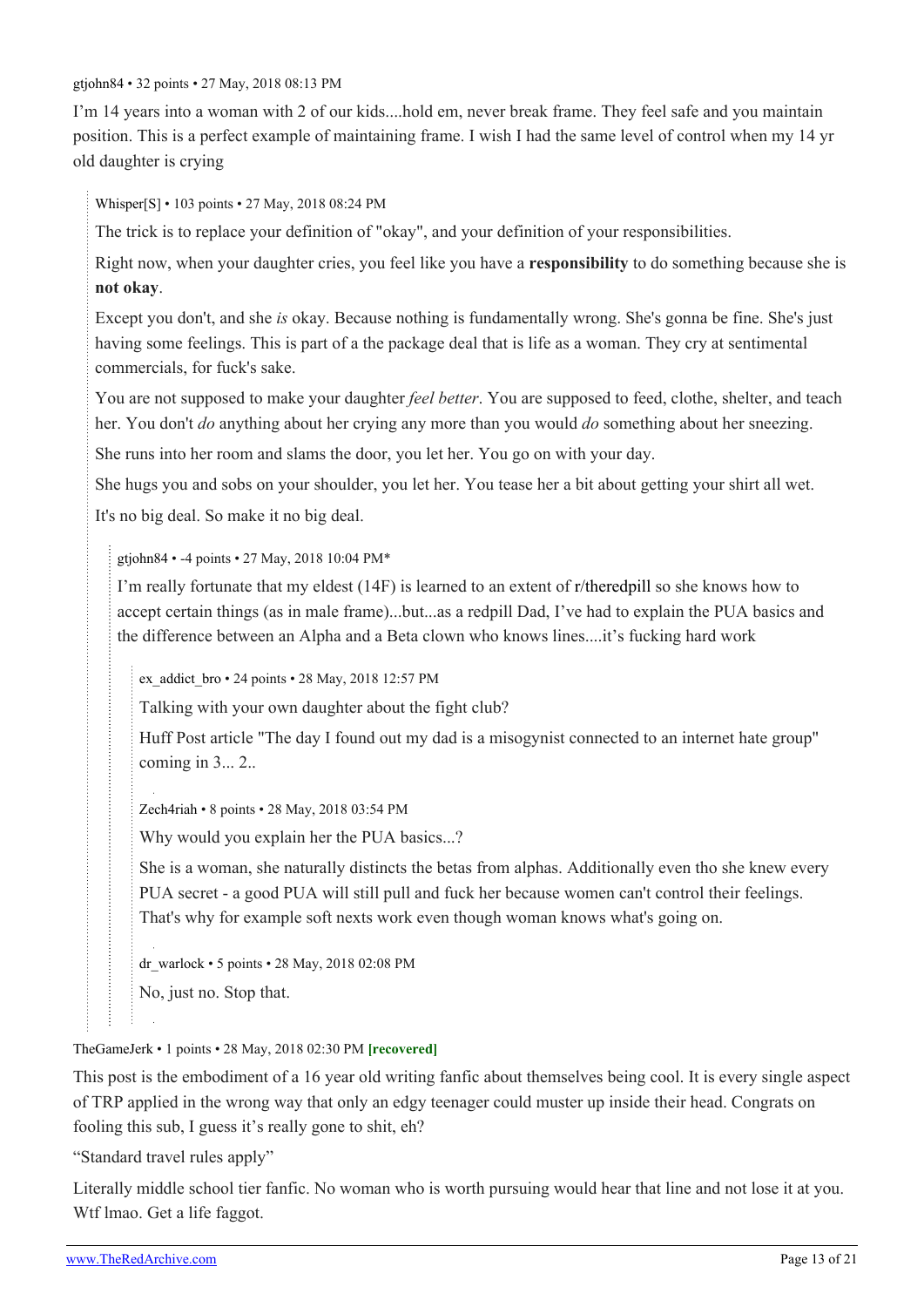[CrazyHorseInvincible\[](https://old.reddit.com/user/CrazyHorseInvincible)[M](https://theredarchive.com/r/TheRedPill/about/moderators)] • 8 points • 28 May, 2018 08:49 PM

Congrats on fooling this sub, I guess it's really gone to shit, eh?

Yeah, like you care so much, oh He Who Has Never Commented Here Before. (Yes, we mods can see your history with one click.)

The dude you are talking about is one of like ten dudes who *founded* this sub. If he's such a bullshit artist, why on earth has have his insights worked so well for the rest of us?

Wait, maybe we're all lying, too. Maybe we are Russian chatbots. Wait, a minute, come to think of it, *how do you know that other human beings are real*?

Maybe we all just exist in your virtual reality. The universe might be just an elaborate simulation designed to entertain you! No one else is real! You are God!

...

Unfortunately, you're also banned for concern trolling.

[Hyper\\_Sonik](https://old.reddit.com/user/Hyper_Sonik) • 1 point • 29 May, 2018 02:29 AM

Lol awesome. The amount of newbies and trolls on here lately is mind boggling. There's been a huge spike. I'm concerned.

[kez88](https://old.reddit.com/user/kez88) • 19 points • 28 May, 2018 12:12 AM

""But what if I cry again?"

"Then I will eventually run out of shirts.""

Probably the most poetic thing i've read on this sub, grats

[TheStumblingWolf](https://old.reddit.com/user/TheStumblingWolf) • 11 points • 27 May, 2018 10:06 PM

This is the sort of post I highly value. Short, concise and clearly demonstrating what works and why.

[Ninokun](https://old.reddit.com/user/Ninokun) • 23 points • 28 May, 2018 12:41 AM

I would not want any woman calling me Sir. if ur into roleplay then thats on u. and u dont need to follow a fucking Guide how to act in these Situations. u can do what the fuck u want just dont bend over backwards. how u got gold for this pile of shit is lost to my imagination.

[ex\\_addict\\_bro](https://old.reddit.com/user/ex_addict_bro) • 2 points • 28 May, 2018 12:59 PM

What if you're playing Warhammer and you're the master of a guild and you have a woman in your guild?

Now imagine, some people don't play games but they still want to have the same kick from something else. Like, "Real Life (TM)"

[StudntRdyTeachrApear](https://old.reddit.com/user/StudntRdyTeachrApear) • 1 point • 16 June, 2018 04:27 AM

Lmao. We live in a clown world.

[Goddamnpanda](https://old.reddit.com/user/Goddamnpanda) • 3 points • 28 May, 2018 06:20 AM

The gold is because theredpill has become the "Reddit home for wayward betas".

#### [DrankOfSmell](https://old.reddit.com/user/DrankOfSmell) • 5 points • 28 May, 2018 05:46 AM\*

Women want super heros, not normal human beings. If you feel the need to act like a normal human being, you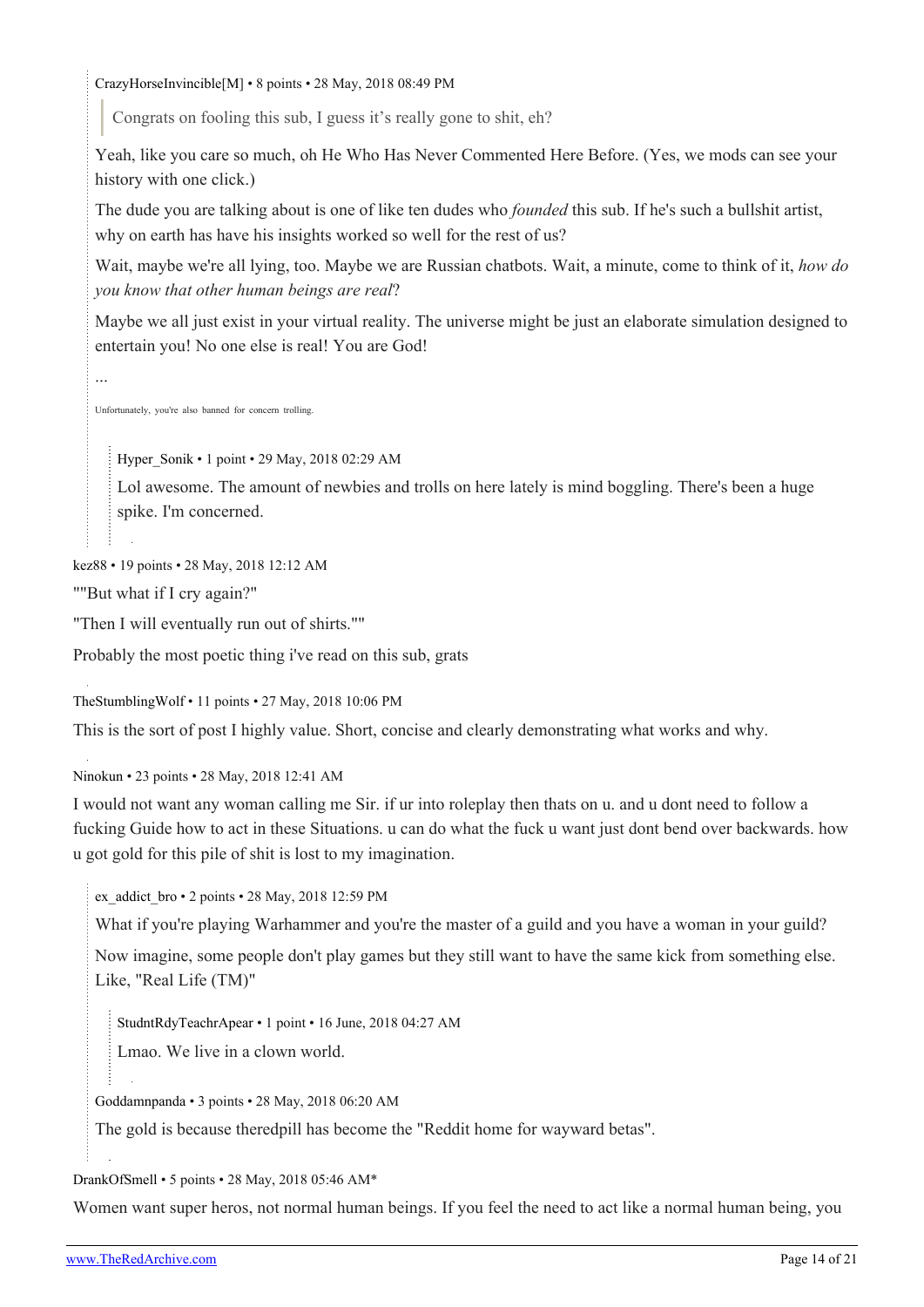haven't digested the red pill. Be a fucking super hero until being a super hero is what it means to be a normal human male to you. You should be emotionally untouchable in the eyes of the opposite sex. Period. This is a true "welcome to the red pill"/"welcome to the real world" topic here.

# [AshyLarry27](https://old.reddit.com/user/AshyLarry27) • 2 points • 28 May, 2018 05:50 PM

What's the take on the opposite. Father just passed and I've been a stone to people in person about it. I fundamentally believe in "suffer in silence" as you shift a heavy emotional burden on people with such topics. I want them to know I am doing fine so they don't feel the added obligation to "cheer me up." Even through texts, I remind them I am taking it day by day and doing fine knowing he's in a better place. I try not to come off sociopathic about it so it's been a strange juggling act.

"suffer in silence"

Would anyone else have handled it differently?

[Whisper\[](https://old.reddit.com/user/Whisper)[S\]](https://theredarchive.com/r/TheRedPill/comments/8mjrkx/tears/) • 2 points • 28 May, 2018 09:03 PM

Grieve to male friends, not to your women.

[AshyLarry27](https://old.reddit.com/user/AshyLarry27) • 1 point • 29 May, 2018 01:30 AM

I've had a lot of female friends reach out harder, Ive kept the same stance of acting fine and emphasizing the "he's in a better place." Anything different or stay the course? I tend to change topics to something more positive before just dropping the text or conversation.

[Whisper](https://old.reddit.com/user/Whisper)[\[S](https://theredarchive.com/r/TheRedPill/comments/8mjrkx/tears/)] • 3 points • 29 May, 2018 01:35 AM

Women do not understand their own nature.

They are trying to get you to open up and grieve to them, because they think they're okay with that. After all, what kind of monster wouldn't?

Well, pretty much every woman, that's what kind of monster. Women *say* they are perfectly fine with this, because they believe they are. They are not.

[AshyLarry27](https://old.reddit.com/user/AshyLarry27) • 1 point • 29 May, 2018 01:48 AM

I fully get this, I just want to know at this point to just stay the course and act as if everything is fine with them, or would I be better of saying something different?

[Whisper\[](https://old.reddit.com/user/Whisper)[S\]](https://theredarchive.com/r/TheRedPill/comments/8mjrkx/tears/) • 4 points • 29 May, 2018 02:01 AM

Anytime a woman says some form of the verb "to be" to you, just substitute the appropriate form of the verb "to seem" or "to appear".

So when a woman asks you to be honest about your feelings, just parse that as "seem honest about your feelings".

So just talk to them as if you are slightly bummed out at this moment, but you'll get over it because you are a stoic badass.

[AshyLarry27](https://old.reddit.com/user/AshyLarry27) • 2 points • 29 May, 2018 04:05 AM

See! That's why you're the EC and I am over here choking trying to find water to chase this shit down with

[Whisper](https://old.reddit.com/user/Whisper)[\[S](https://theredarchive.com/r/TheRedPill/comments/8mjrkx/tears/)] • 5 points • 29 May, 2018 04:14 AM

As you are, I once was.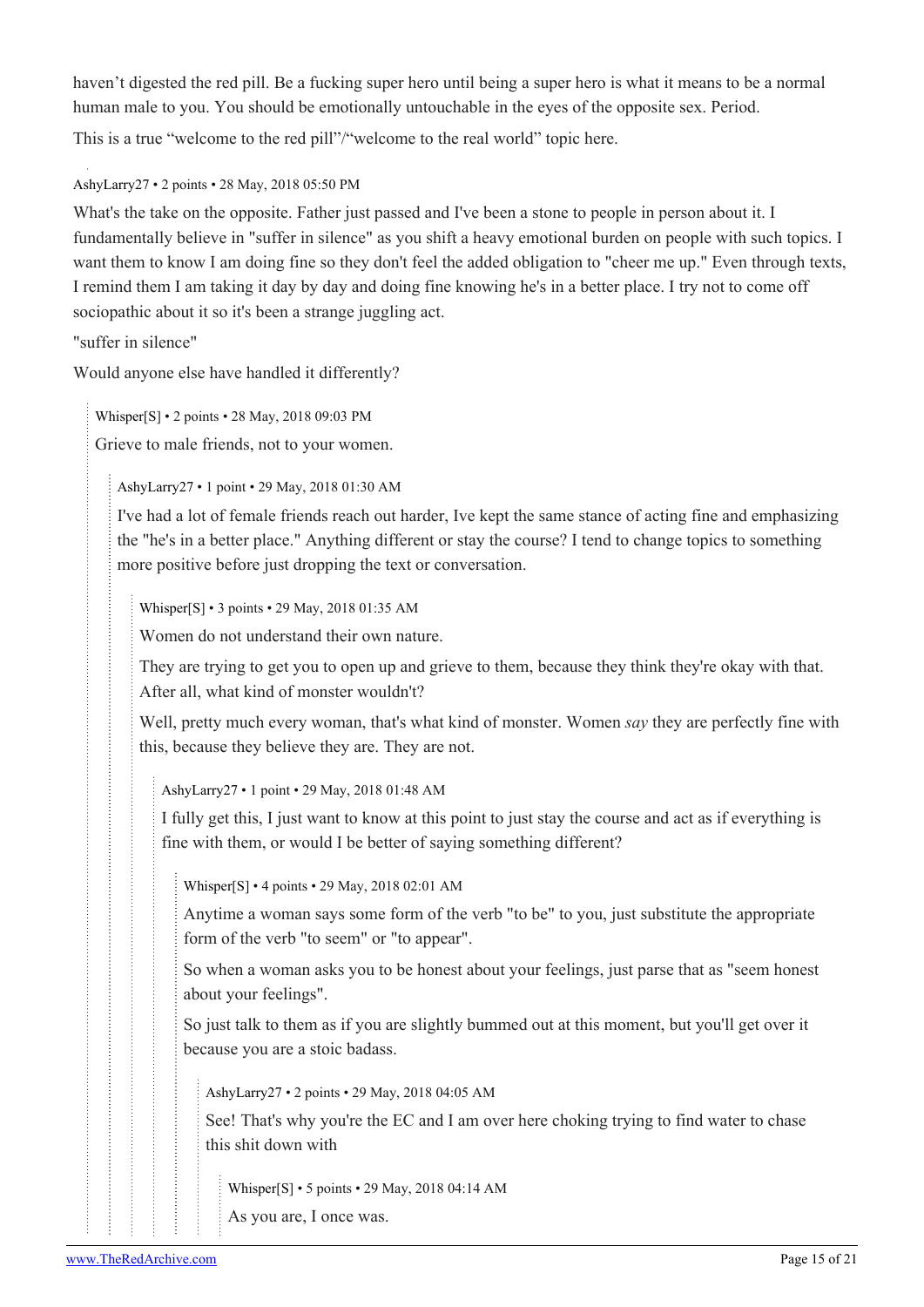The trick here is that *practice hiding emotions is practice controlling them*. If you pretend long enough and well enough that shit doesn't bother you, it actually won't.

Expression of an emotion and experience of an emotion are not two totally separate things. Feel happy, and you'll tend to smile... but also if you smile, you'll tend to feel happier.

Emotional repression behaves in some ways analogously to physical strength. Try to lift something too heavy, you'll just hurt yourself. Never lift anything heavy, you'll never get stronger. Lift things that are just a bit too heavy for you, and pretty soon you'll be able to lift heavier things.

#### [Terdmuffin](https://old.reddit.com/user/Terdmuffin) • 2 points • 28 May, 2018 08:10 PM

This is exactly what we mean when we say to "be her rock". Don't let her tears affect you. Sometimes all a girl needs is you to hold her while she cries and assure her everything is going to be okay. It's going to be okay because you're the rock and you always have been and always will be. You're not going to MAKE it okay, or do anything or fix anything. You don't need to change her emotion, you need to let her experience it so she can move past it.

Had a similar experience with a girl I was seeing last year. Huge into cats (had 3, called them her kiddens, helped care for some local stray cats, etc). Say what you want about cat ladies but she LOVED these cats. One day there was a bad storm with some flooding and she found 3 drowned kittens in the street. She called me balling so I went over and did pretty much what op did. I held her while she cried and assured her there was nothing she could have done to prevent it. That's what she needed. She didn't need me to do anything but be there. It was like she needed me there so she felt safe enough to express the emotion of it.

Not all crying is the same though. Once, early on, I thought she was trying to manipulate me by crying and I told her to "cut that crying shit out because it doesn't work on me" and I think I blew her mind but it worked.

[WalterEArmstrong](https://old.reddit.com/user/WalterEArmstrong) • 3 points • 28 May, 2018 05:04 AM

Females learn at a young age how to run that racket! And that's what tears are, a manipulative racket.

[tropzumuch](https://old.reddit.com/user/tropzumuch) • 4 points • 28 May, 2018 01:43 PM

This is TRP basic setting. This is a post that actually teaches shit.

Thanks

[VforWalrus](https://old.reddit.com/user/VforWalrus) • 5 points • 28 May, 2018 12:12 AM

Can someone elaborate more on the post cycle remark. Like a steroid cycle?

[Whisper\[](https://old.reddit.com/user/Whisper)[S\]](https://theredarchive.com/r/TheRedPill/comments/8mjrkx/tears/) • 19 points • 28 May, 2018 03:18 AM

Yeah.

Fuck up your T levels by not doing proper post-cycle therapy, and for a week or so, you'll get, not the full experience, but just a glimpse of what it must be like to be a woman.

If your T levels sink low, sentimental stuff starts to affect you just enough so you can imagine what it must be like to have them even lower AND be bursting full of estrogen at the same time.

Women literally cannot control their emotions. Getting mad at them for not doing so is unreasonable, senseless, and pointlessly cruel. Instead, men need to learn not to take women's moods seriously.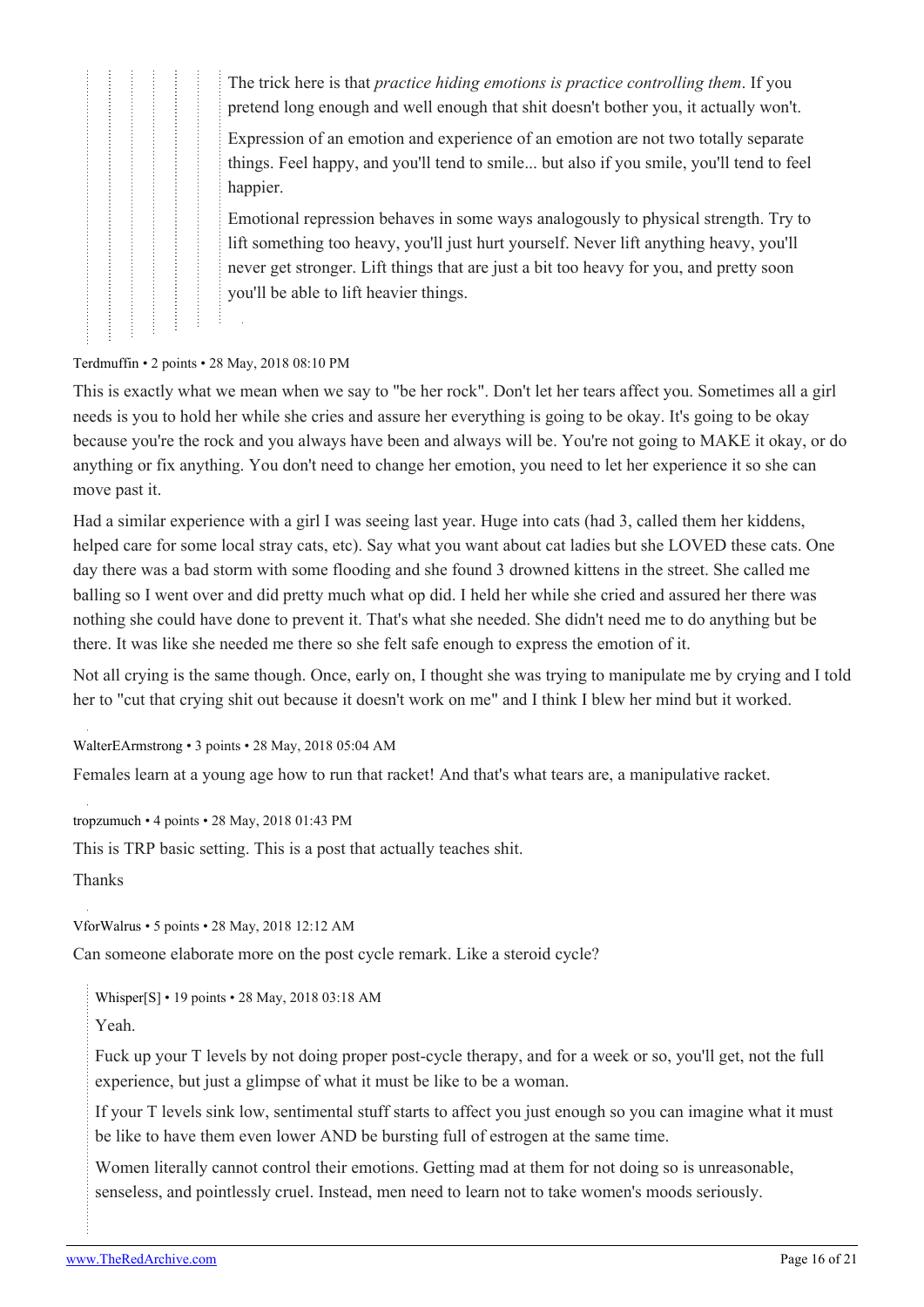[patrice\\_plz\\_come\\_bac](https://old.reddit.com/user/patrice_plz_come_bac) • 4 points • 28 May, 2018 05:36 AM

Instead, men need to learn not to take women's moods seriously.

[trulytrulyisay](https://old.reddit.com/user/trulytrulyisay) • 1 point • 29 May, 2018 03:21 AM

Real talk, that last paragraph makes me feel like shit because I tend to get audibly irritated when my own Mother flies off the handle on a whim. This will be the ultimate frame excercise.

[scissor\\_me\\_timbers00](https://old.reddit.com/user/scissor_me_timbers00) • 1 point • 29 May, 2018 12:33 PM

Fuck I've had to lay some frame smackdown on my own mother recently.

[imherebutimalsothere](https://old.reddit.com/user/imherebutimalsothere) • 1 points • 27 May, 2018 09:33 PM **[recovered]**

Cringest thing I've read all week.

[redd\\_reality](https://old.reddit.com/user/redd_reality) • 2 points • 28 May, 2018 04:48 AM

Literally the only thing that keeps a man capable of this level of frame control is heavy lifting, clean diet, no (or very, very little) drinking/drugs.

I'm at the point where I have to pick over maintaining rock solid frame or weekend drinking. Unfortunately for me there is no middle ground.

Top notch post op

[tranquil\\_af](https://old.reddit.com/user/tranquil_af) • 1 point • 30 May, 2018 03:07 PM

What make you say that lifting and good diet are the source of such a titanium frame?

[EnragedParrot](https://old.reddit.com/user/EnragedParrot) • 1 point • 31 May, 2018 01:02 AM

I'd reframe it as "looking out for number one and personal development". Just so happens lots of RP'ers translate that as working out.

[JoRocKStaR](https://old.reddit.com/user/JoRocKStaR) • 1 point • 31 May, 2018 04:29 PM

I honestly think that lifting can help you control emotions and check your ego. If you can lift a heavy ass weight quielty i.e., no grunts, sighs or exagerrative movements and in a control fashion; you can deflect emotions

[tranquil\\_af](https://old.reddit.com/user/tranquil_af) • 1 point • 31 May, 2018 04:42 PM

But physical strength/stability is different from emotional stability.

[JoRocKStaR](https://old.reddit.com/user/JoRocKStaR) • 1 point • 31 May, 2018 04:48 PM

Responding to the physyical is a choice though. That's the way I think about it.

[abh985](https://old.reddit.com/user/abh985) • 3 points • 27 May, 2018 09:35 PM

Good post bro

[Lord\\_Teapot](https://old.reddit.com/user/Lord_Teapot) • 1 points • 27 May, 2018 06:48 PM **[recovered]** why would she ask your permission to go to her aunt's funeral?

[tranquil\\_af](https://old.reddit.com/user/tranquil_af) • 1 point • 30 May, 2018 03:18 PM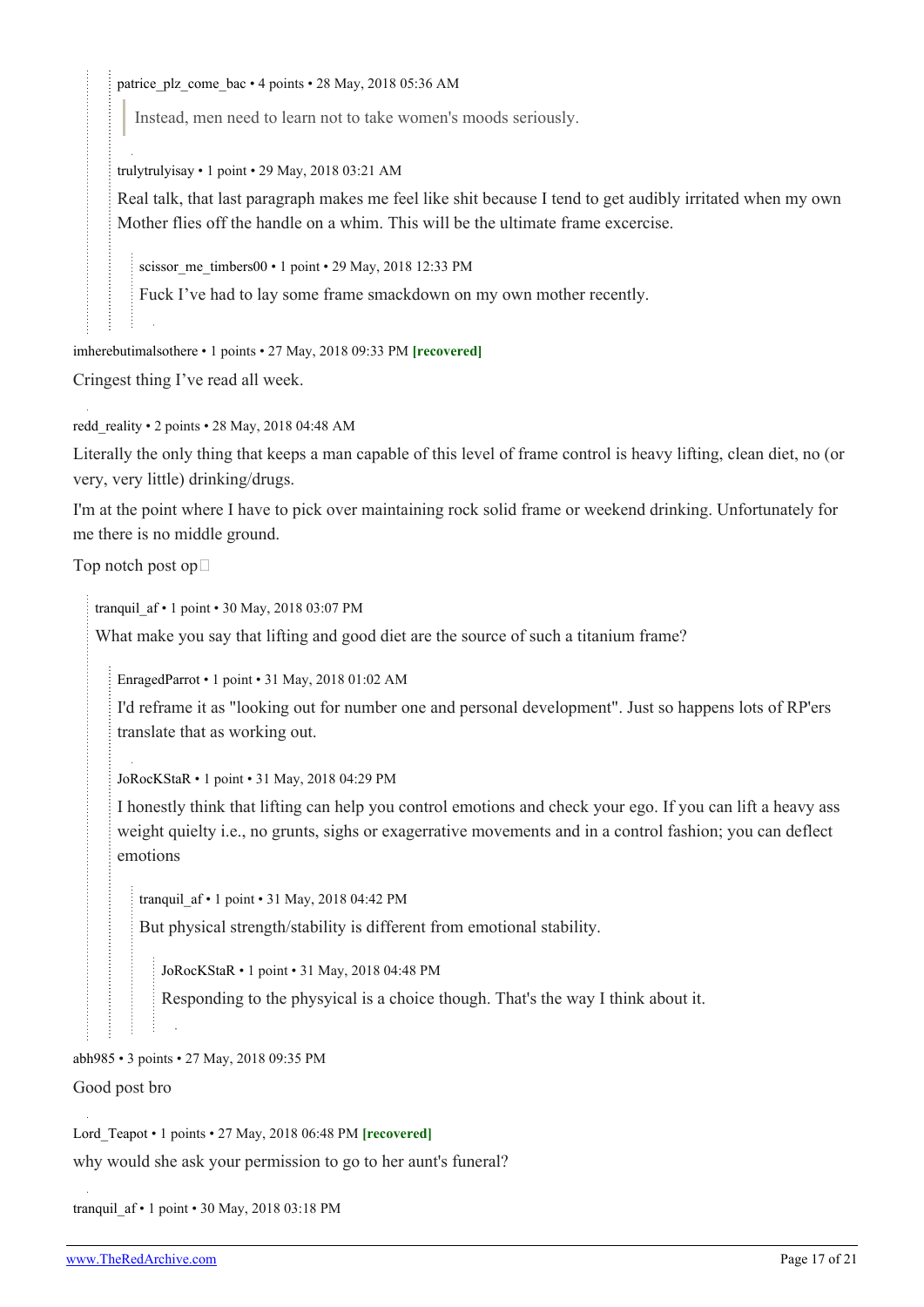## This post  $+$  Comment thread  $=$  Goldmine

## [chuck23y](https://old.reddit.com/user/chuck23y) • 1 point • 1 June, 2018 09:42 AM

I think I misunderstood a trp rules. By this I mean never use women for emotional tampons, and never let them use you for this purpose. In this post you were a fix point in her life, but still an emotional tampon. My question is: Can we let women to tell us their emotinal problems?

I was invited by a girl HB7 for her cousin's wedding. This girl always wanted to talk about her ex and their problems, but I refused because " I don't care about other people's drama". Long story short I ended up in her bed, despite I puked my belly off thanks to the horrible food. My question again: Should have I listened to the girl's problems about the ex?

#### [kyzen142](https://old.reddit.com/user/kyzen142) • 1 point • 27 May, 2018 10:43 PM

I am curious how her attitude been towards you after this incident?

## [throwawayclarkken](https://old.reddit.com/user/throwawayclarkken) • 1 point • 28 May, 2018 04:57 AM

My life can easily be broken down in various posts here since major events in life were evolving around women in my life and why they were leaving. Why someone who was so fond of me one fine day says that she's full of contempt and regret and walks away. When younger I cried in front of women not because the pain of loss would get any better but the idea sold to men that crying makes you lighter and feel better about it. Women are ruthless they see your weakness and wait a while to leave you when you are even more vulnerable. I wish I knew this red pill much earlier in life. Not because I want to keep those who left me applying the redpill knowledge but because it makes me see the monkey business unfold itself right in frnt of me

### [Dmva100](https://old.reddit.com/user/Dmva100) • 1 points • 27 May, 2018 07:32 PM **[recovered]**

Behold the 'protector' instinct.

A bitch cries, she gets beat up by her drunk ex, she's broke, she can't lift something, or she gets 'sexually assaulted,' something inside tells you to drop everything and comfort her and help her out. This is the blue pill suppository in your asshole. The Feminine Imperative has leveraged this biologically evolved instinct (which holds little significance in today's non hunter-gatherer society) to condition men to self-sacrifice for the benefit of women.

You do not help women. You point and laugh and take advantage of their weakness.

Women only cry and play the victim when they are weak and powerless in their manipulation tactics (which is pretty much always). Ever seen when one of those fat black slags on Maury finds out all three guys that got DNA tested weren't the father? She breaks down and cries and fakes a seizure because she knows one of those men-gonna-beta and come a runnin.'

Women cry when they accuse you of treating them like shit because they are inferior and want to bring you down to their level by playing to your instincts to protect and provide for her. This woman may or may not have your children. Either way, do not engage, and kick her to the curb. She really just wants to suck your lolli-cock and get you to blow your sour patch kids in her poosay. Shoot them on her face instead. Just don't cave to the shit test.

Any man that fails the 'help the woman' shit test is automatically slotted as a beta because she recognizes that he can be controlled and is self sacrificing. Do not do this shit. Double down and make fun of her for it, and then fuck her and send her home, because she will definetly let you once she sees you aren't a bull-prepping, ultimate white knight beta male cuckold pushover. Do not fall for the boilerplate, globohomo egalitarian equalist bullshit about being a 'decent human being.'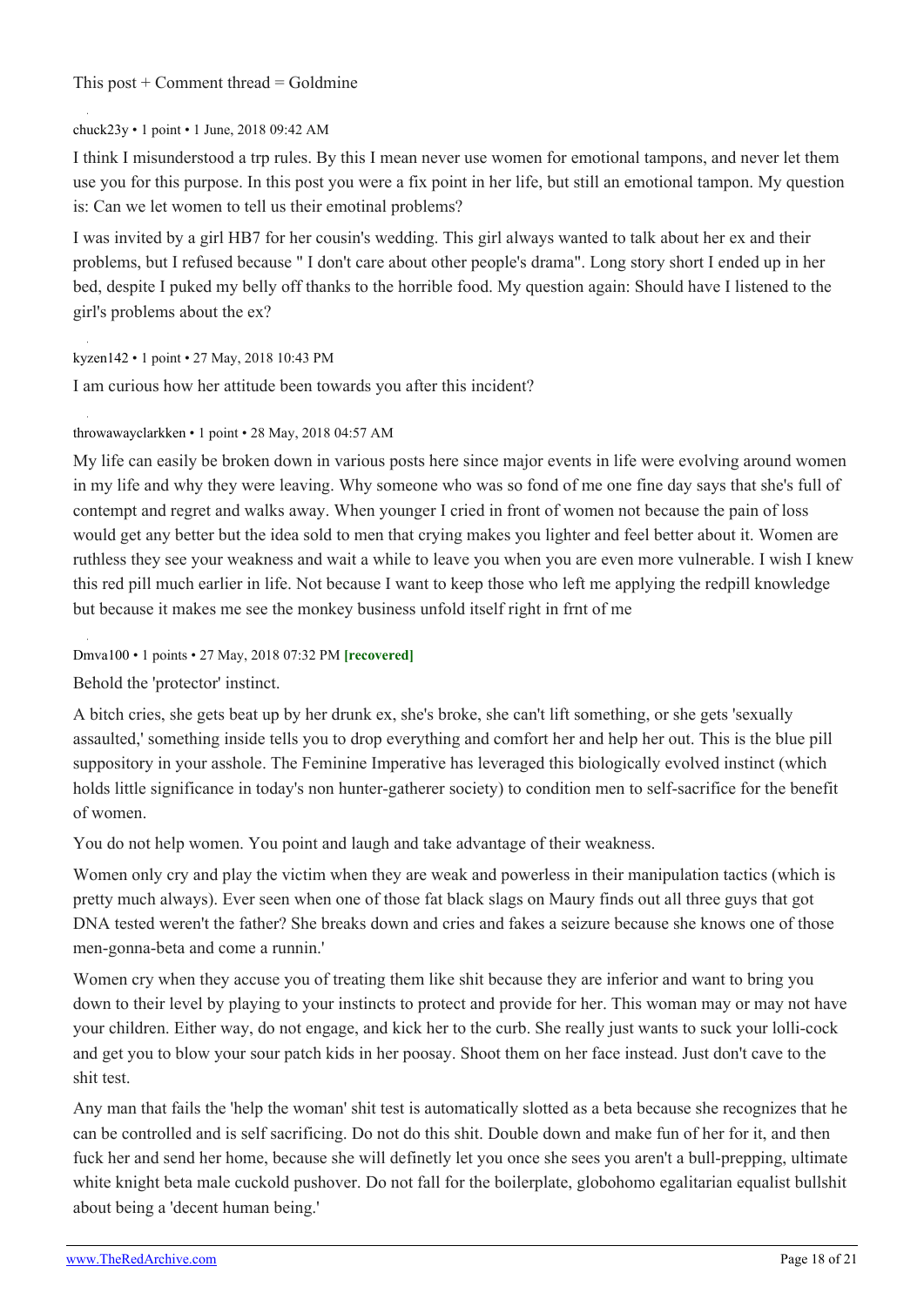Being a 'decent human being' is for faggot-men, and ones who like to get killed for their virtue signalling and protection of the State (police, servicemen, etc.)

Unplug.

[Whisper\[](https://old.reddit.com/user/Whisper)[S\]](https://theredarchive.com/r/TheRedPill/comments/8mjrkx/tears/) • 9 points • 28 May, 2018 03:12 AM

The protector instinct, like any instinct, makes a good servant and a bad master.

A man who doesn't take care of his stuff is a slovenly, undisciplined man. A man who takes care of stuff that isn't his is a tool.

[kurdishpower01](https://old.reddit.com/user/kurdishpower01)comment score below threshold • -11 points • 27 May, 2018 08:55 PM

I agree with you 100%.

The people who downvoted probably 'felt' attacked when you called them Beta. Same thing for me.. I keep falling for that protector instinct.

[Trustjames](https://old.reddit.com/user/Trustjames) • 2 points • 28 May, 2018 12:09 AM

The people who downvoted think people like you are so full of themselves that you become the joke.

[Tobacconist](https://old.reddit.com/user/Tobacconist) • 8 points • 28 May, 2018 12:57 AM

You mean if the only emotions I express are sadistic ones through my keyboard, then *I'm* the problem? /s

[look\\_good](https://old.reddit.com/user/look_good) • -1 points • 28 May, 2018 01:29 AM

lmao savage. take my upvote

[bulletproof0616](https://old.reddit.com/user/bulletproof0616) • 1 points • 28 May, 2018 08:43 AM **[recovered]**

Obvious blue pill troll. Mods ban this fucker

[Bando89](https://old.reddit.com/user/Bando89) • 1 points • 28 May, 2018 08:05 AM **[recovered]**

Never thought this sub could stoop so low. A girl you are dating had a close relative die and all you can think of is 'soaking my shirt' and 'keep frame'? 'Standard travel rules apply'? I feel honestly sad for you.

[deleted] • 5 points • 28 May, 2018 12:49 PM

What would you do as an alternative, then?

How does your narrative differ and why is it better?

Your feeling are making you miss the point.

OH wait, wrong sub. Nobody cares that you feel sad.

[Bando89](https://old.reddit.com/user/Bando89) • 1 points • 28 May, 2018 05:28 PM **[recovered]**

Feelings? More like 'basic human empathy'. What would I do as an alternative? Try adopting Kant's categorical imperative - Treat others how you wish to be treated.

Would you be happy if your uncle died and your partner said 'I'll run out of t-shirts if you cry' or 'standard travel rules'? No, you would be here bitching how women are crazy emotionals being that can't even show empathy in a moment like that because they are too focused on themselves.

[deleted] • 4 points • 28 May, 2018 08:17 PM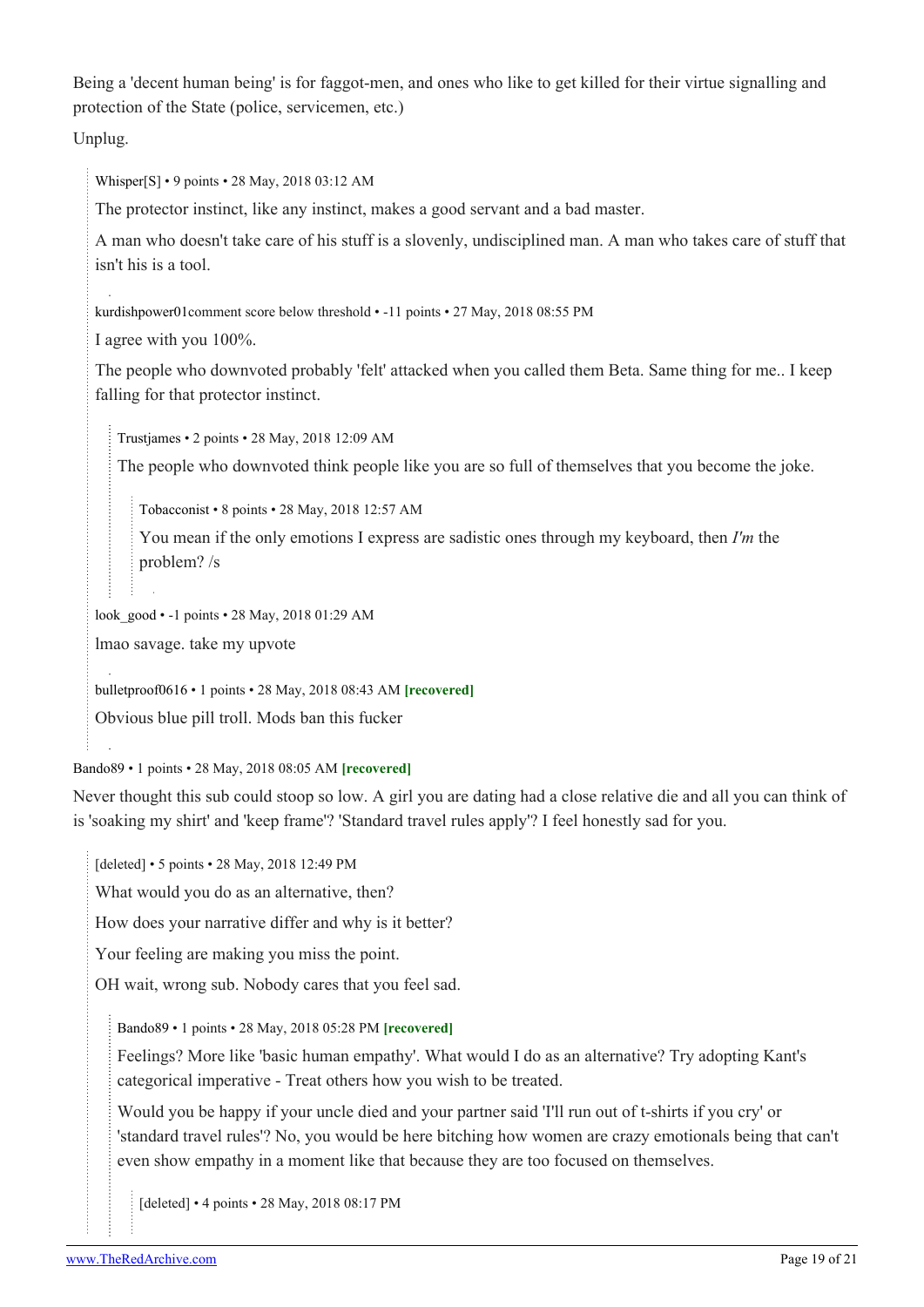You just assume women want to be treated like men?

How arrogant of you.

Again, wrong sub. Go to purplepill if you want to have a feelgood circlejerk.

How extra naive and entitled to jump on this sub, obviously not do an ounce of research or think at all, but simply spout that you believe the opposite of the knowledge base here.

Entitled arrogant naive loudmouth.

I look forward to your removal and ban.

[SpaceEnthusiast](https://old.reddit.com/user/SpaceEnthusiast) • 1 point • 28 May, 2018 09:03 PM

You're missing the point. His comments made the woman start laughing. That's a good thing. She got a pattern interrupt and felt better. I would very very much like to be treated in this way - if I'm sad, to be made to smile again.

The "out of t-shirts" comment is perfect IMHO. If you've ever been in that kind of situation, you would know. It's a really good way for him to tell her that she can cry all day long and that he'll be there for her, without explicitly saying it.

And these situations can be fucking weird sometimes. I, for example, tend to get the crying boner. Comforting a crying woman seems to turn me on, and it gets a pretty good laugh from her too. "This turns you on you fucking weirdo?", "Yes".

[EnragedParrot](https://old.reddit.com/user/EnragedParrot) • 1 point • 31 May, 2018 01:00 AM

Christ yes.

But it's a *good* thing actually. Can't count the number of times her crying on me like that has led to sex/bj. Just tell her it's her fault, and and her responsibility. They lap that shit up.

[ex\\_addict\\_bro](https://old.reddit.com/user/ex_addict_bro) • 4 points • 28 May, 2018 01:03 PM

Let the sadness make you a better man, Guido. Write a better post. Give a better personal example. Get some upvotes for once.

[Whisper\[](https://old.reddit.com/user/Whisper)[S\]](https://theredarchive.com/r/TheRedPill/comments/8mjrkx/tears/) • 2 points • 28 May, 2018 09:01 PM

I feel honestly sad for you.

I honestly don't think about you at all.

But here's a free hint: Do *not* treat women how you would want to be treated. Their needs are different.

[thisisrita](https://old.reddit.com/user/thisisrita) • -4 points • 28 May, 2018 10:01 AM

For real... I wonder what happened in his childhood. This is excellent study material for psychology.

[dontscreef](https://old.reddit.com/user/dontscreef) • -3 points • 28 May, 2018 10:40 AM

Nobody ever requested a comment from a cunt hole like you, fucking dipshit donkey. Go shave your mother or something, dumbfuck ravioli eating fool.

# [divorcedbp](https://old.reddit.com/user/divorcedbp) • -1 points • 28 May, 2018 12:47 AM

I'm not going to try to fix a goddamned thing for her. At best, it's going to just deflect it to another of her (possibly exaggerated or fabricated) problems, and at worst it's going to make her repulsed by me.